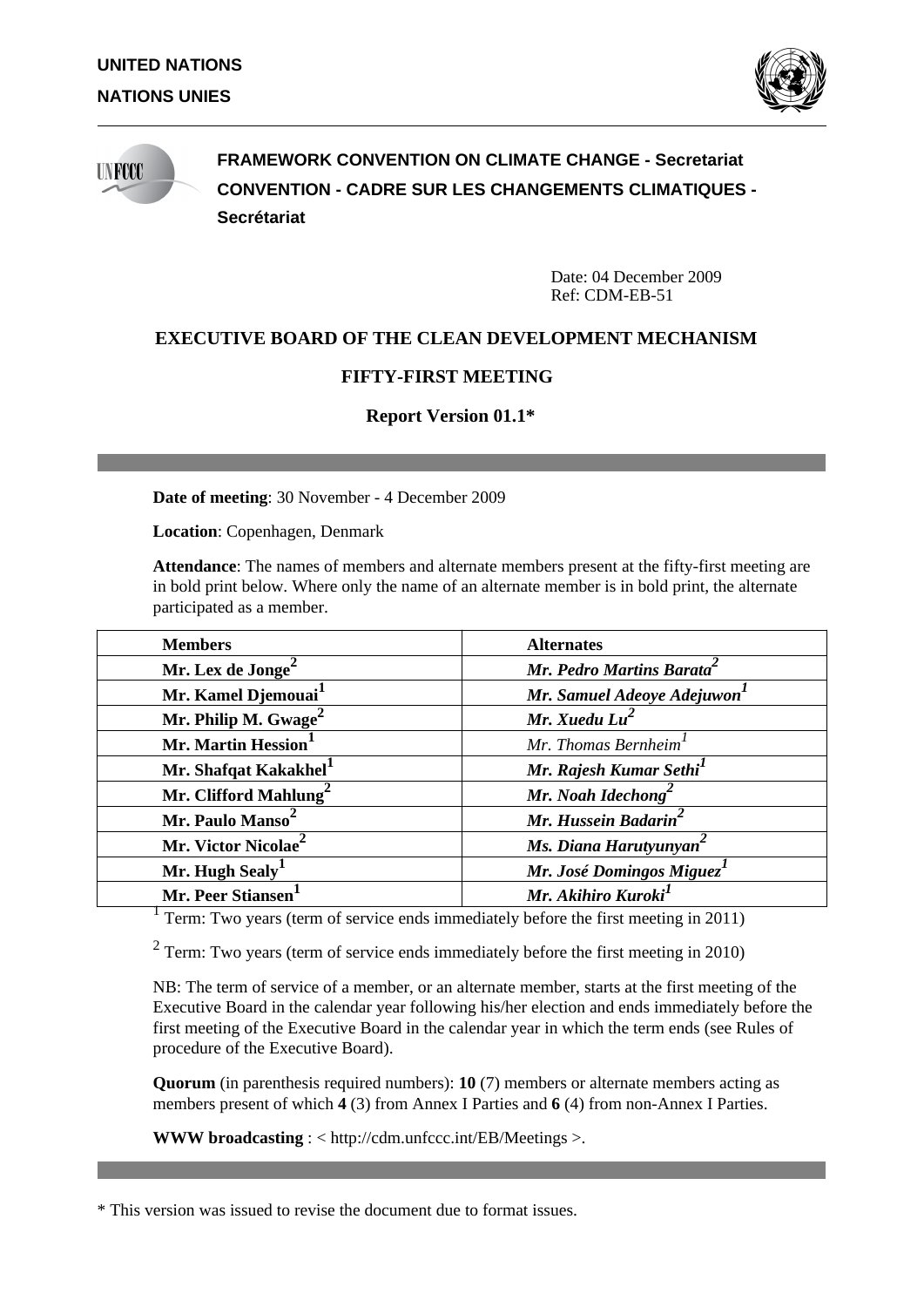

# **Agenda item 1. Membership issues (including disclosure of possible conflict of interest)**

1. Mr. Lex de Jonge, Chair of the Executive Board of the clean development mechanism (CDM) (hereinafter referred to as the Board) opened the meeting and asserted that the quorum requirement was met. Members and alternate members made declarations as to whether they had a conflict of interest as to any items on the meeting agenda. Specifically, Mr. Pedro Martins Barata, Mr. Martin Hession, Mr. Lex de Jonge, Mr. Hugh Sealy and Mr. Peer Stiansen also requested that their signed statements regarding conflict of interest be attached to this report, as contained in annex 1 to this report.

2. The Board noted that the secretariat was informed that Mr. Thomas Bernheim was unable to attend the meeting and had provided proper justification for his absence.

# **Agenda item 2. Adoption of the agenda**

3. The Board adopted the agenda of the meeting.

# **Agenda item 3. Work plan**

# **Agenda sub-item 3 (a): Accreditation of operational entities**

4. The Board took note of the thirty-fifth progress report on the work of the CDM Accreditation Panel (CDM-AP), and an oral report by the Vice-chair, Mr. Samuel Adejuwon. The report summarized information relating to the work of the panel including the status of applications and developments with respect to desk reviews, on-site assessments, performance assessments and other accreditation related issues.

# *Case specific*

5. The Board considered recommendations of the CDM-AP, and decided to reject the applications of the following two (2) applicant entities, based on significant issues raised in the initial desk reviews. To date, neither AE has addressed these issues and their inaction has been deemed to be outside the time provided for by the CDM accrediation procedure.

- (a) Clouston Environment Sdn Bhd (Clouston);
- (b) Dahua Engineering Management Group Ltd. (DEM).

6. The Board considered a recommendation of the CDM-AP and decided to re-accredit for three (3) years the entity 'Korean Foundation for Quality' (KFQ) for the validation and verification/certification functions in sectoral scopes 1-5, 9-11 and 13.

7. The Board took note of a notification submitted by the CDM-AP on the succesful outcome of a performance assessment activity for the entity 'Korea Energy Management Corporation' (KEMCO).

8. The Board took note of a notification submitted by the CDM-AP on the expiration of the accreditation of the entity 'KPMG Advisory N.V.' (KPMG).

9. The Board considered a recommendation of the CDM-AP relating to the entity under spot-check 'SGS United Kingdom Ltd.' (SGS) and decided to terminate its suspension with immediate effect. The Board decided to monitor the activities of this entity through a surveillance visit to be carried out within three (3) months to check the full implementation of all of the identified corrective actions and their effectiveness, with particular emphasis on the first and fourth non-conformities.

10. The Board decided to conduct a spot-check of the entity 'TÜV SÜD Industrie Service GmbH' (TÜV SÜD). The Board agreed on the scope of the spot-check and requested the CDM-AP to complete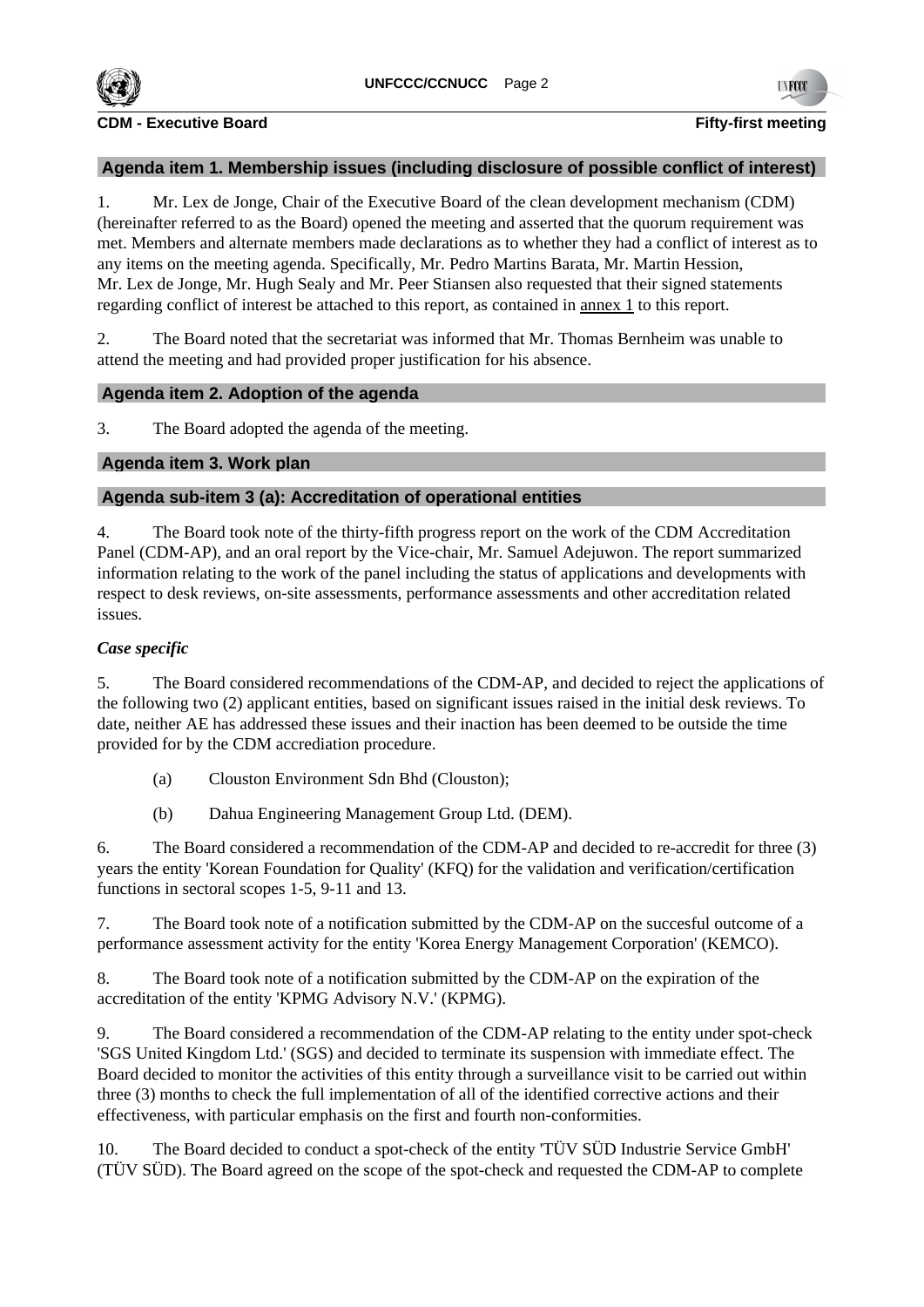**UNFCCC/CCNUCC** Page 3



**CDM - Executive Board Fifty-first meeting**

the process in an expedited manner and submit its recommendation for the consideration of the Board.

11. The Board decided to conduct a spot-check of the entity 'TÜV NORD Cert GmbH' (TÜV NORD). The Board agreed on the scope of the spot-check and requested the CDM-AP to complete the process in an expedited manner and submit its recommendation for the consideration of the Board for consideration at a future meeting.

12. The Board considered its decision contained in paragraph 8 of the report of its fiftieth meeting, with regard to the projects activities validated by the entity 'Japan Consulting Institute' (JCI) that were already in registration process, where the Board had allowed JCI to accomplish the work. The Board noted that three (3) projects activities (3039, 3041, 3042) were omitted from the text of the original decision and agreed to extend provisions of the paragraph 8 of the report of its fiftieth meeting to these three (3) project activities.

# *General guidance*

13. The Board considered an updated presentation on the concept of materiality as it relates to CDM, including three examples previously requested by the Board giving additional information on the impact of applying the concept in CDM project activities. After an extensive discussion the Board agreed that the introduction of the concept and its use was premature given the current stage of development of the CDM but could merit further consideration at a future meeting.

14. The Board agreed to the implementation plan of the policy framework to monitor performance and address non-compliance by DOEs, as contained in annex 2 to this report.

15. With a view to increasing transparency in the implementation of the framework referred in the paragraph above, the Board requested the following to the secretariat:

(a) To review the classification of issues at an earlier stage;

(b) To ensure that the expectations and priorities of the Board are clearly communicated through the classification and weighting system;

(c) To appropriately take account of the difference in size of the DOEs in preparing its recommendations on thresholds;

(d) To introduce other sanctions in addition to those of a spot-check and suspension;

(e) To present a progress update on the implementation of the framework with appropriate incorporation of its concerns and any CDM-AP input at its next meeting.

The Board further emphasized its role in the decision to trigger a spot-check.

16. Due to lack of time, the Board was unable to consider a draft procedure for establishing an appeal process against DOEs by project participants (PPs) and agreed to consider it at a future meeting.

17. The Board agreed to the revision of the Validation and Verification Manual, as version 01.1, as contained in annex 3 to this report.

18. The Board requested the secretariat to develop a procedure, in collaboration with the CDM-AP, to address liability of the DOEs for excess issuance of the CERs in the context of the validation and verification activities which they have carried out. The proposal should take into account provisions stipulated in the paragraph 22 of the CDM Modalities and Procedures, Validation and Verification Manual, CDM Accreditation Standard and other relevant documents. The draft procedure should be considered by the Board at its fifty-third meeting.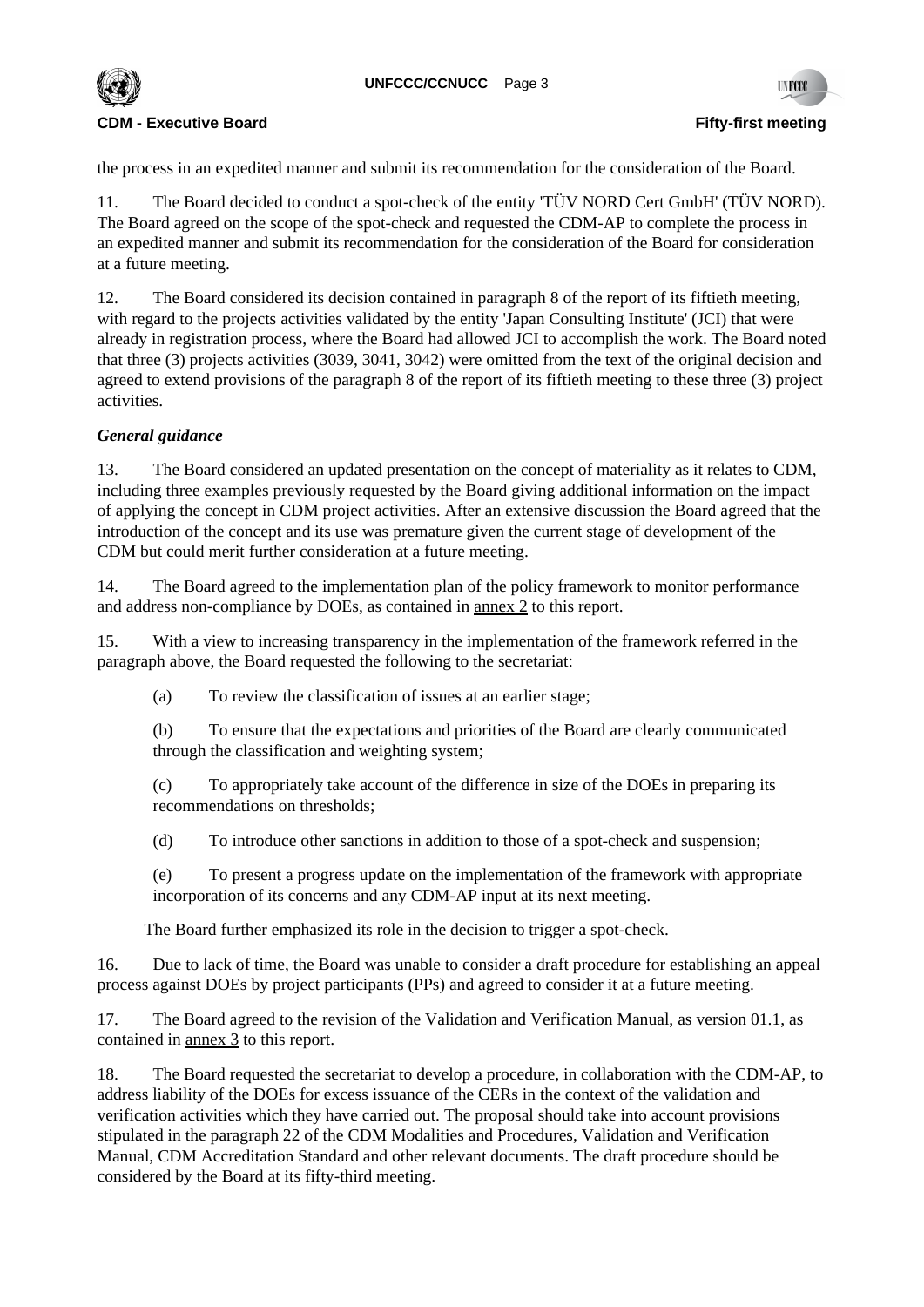

19. The Board requested the secretariat, in consultation with the chair of the CDM-AP, to prepare a draft work programme of the CDM-AP for the coming year for consideration of the Board at its next meeting. The work programme should provide for a revision after the first half of the year based on the progress made and priority of the matters to be considered by the CDM-AP.

20. The Board requested the CDM-AP to review geographical distribution of the assessment experts on the roster and re-open the call for additional applications, as necessary.

21. The Board considered the shortlist of candidates prepared by the secretariat in response to the call for experts to replace an outgoing member of the Accreditation Panel. The Board agreed to appoint Mr. Vinay Deodhar as methodological expert in the Accreditation Panel for the term of two (2) years.

22. The Board thanked the outgoing member of the CDM-AP, Mr. Narendra Paruchuri, for his contribution to the work of the CDM-AP.

23. The Board agreed to launch a call for experts starting on 16 December 2009 and ending on 26 February 2010 in order to replace the outgoing members of the CDM-AP with a view to prepare a shortlist of experts for consideration by the Board at its fifty-third meeting. Members currently serving on the CDM-AP are encouraged to submit their applications, for automatic inclusion in the shortlist, should they wish to continue.

24. The Board noted that the forty-sixth meeting of the CDM-AP is scheduled for 18 - 20 January 2010.

# **Agenda sub-item 3 (b): Methodologies for baselines and monitoring plans**

25. The Board took note of the report of the forty-first meeting of the panel on baseline and monitoring methodologies (Meth Panel), and an oral report by the Vice-Chair of the panel, Mr. Pedro Martins Barata, on the work of the panel.

# *Case specific*

26. Taking into consideration the inputs by experts (desk reviewers), the public, and the recommendations of the Meth Panel, the Board agreed to:

# *Approve cases:*

(a) **AM0084** - "Installation of cogeneration system supplying electricity and chilled water to new and existing consumers", which was proposed as NM0288 "Installation of Combined Cooling Heating and Power (CCHP) systems in commercial buildings of DLF Building - 10, Gurgaon, India" and link it to scope 1 (Energy industries), as contained in the annex 4 of this report.

(b) **AM0085 -** "Co-firing of biomass residues for electricity generation in grid connected power plants" which was proposed as NM0304 "Co-firing of Biomass Residues for Electricity Generation" and link it to scope 1 (Energy industries), as contained in the annex 5 of this report.

27. **Not to approve cases:** NM0293, NM0314, NM0317 and NM0324 which, if revised taking into account comments, can be resubmitted but will require new expert and public input.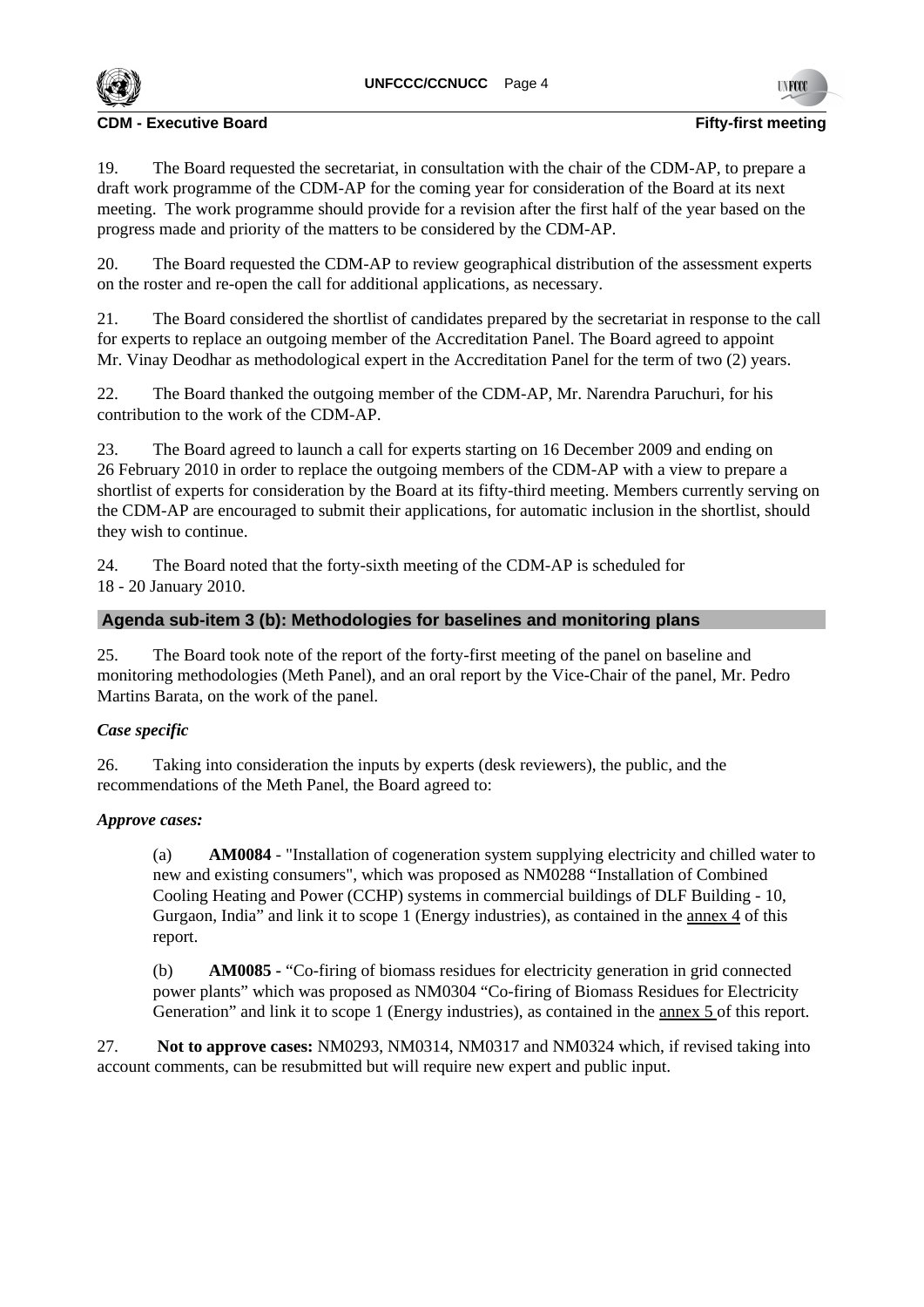

# *Responses to requests for clarification*

28. The Board took note of the responses to clarifications provided by the Meth Panel on the cases requests for clarification AM\_CLA\_0163, AM\_CLA\_0165, AM\_CLA\_0166, AM\_CLA\_0167 and AM\_CLA\_0168. The Board, due to time constraint, could not consider the request made by the forty-first meeting of Meth Panel (see paragraph 14, MP41) to the Board for the guidance on applicability criteria of swing plants under AM0001, in response to the request for clarification AM\_CLA\_0164. The Board will consider this request for guidance at its next meeting.

# *Responses to requests for revisions*

29. The Board agreed to the responses prepared by the Meth Panel to revisions and the resultant revision of approved methodologies:

(a) To accept request AM\_REV\_0159 concerning revision of the approved methodology AM0079 in the calculation of the project emissions for the reclamation of SF6 in the SF6 production facility, and modification of the decision making flowchart to account for emissions when a piece of equipment had to be dismantled between two different testing items during a test, due to invalid testing or equipment assembly error;

(b) Not to accept request AM\_REV\_0165 concerning revision of the approved methodology ACM0006 to allow the installation of a new biomass residue fired power plant at a site where a fossil fuel-fired power plant has been retired;

(c) Not to accept request AM\_REV\_0166 concerning revision of the approved methodology ACM0006 to provide a definition of Greenfield projects to those cases where no power was generated prior to the implementation of the project activity, by adding a time limitation of two years for such cases;

(d) Not to accept request AM\_REV\_0167 concerning revision of the approved methodology ACM0006 to include a new baseline scenario;

(e) To accept request AM\_REV\_0168 concerning revision of the approved methodology AM0036 to cover a broader range of heat generation equipment, in addition to boilers to which existing version of methodology is applicable;

(f) To accept request AM\_REV\_0170 concerning revision of the approved methodology AM0074 to include the use of back-up fuels up to 15% on energy basis;

(g) Not to accept request AM\_REV\_0171 concerning revision of the approved methodology ACM0006 to include biogas generated by anaerobic wastewater treatment using approved and applicable methodologies for greenfield projects.

# *Revision of approved methodologies*

30. The Board revised the following approved methodologies:

(a) **AM0036:** The revision expands the technologies for heat generation to other heat generation equipment, in addition to boilers, to which the existing methodology is applicable. The revision is contained in annex 6 of this report.

(b) **AM0069:** The revision includes the provision that the methodology can be used for the cases where town gas is supplied to consumers through the existing town gas pipeline and that the project boundary does not cover the distribution grid. The revision is contained in annex 7 of this report.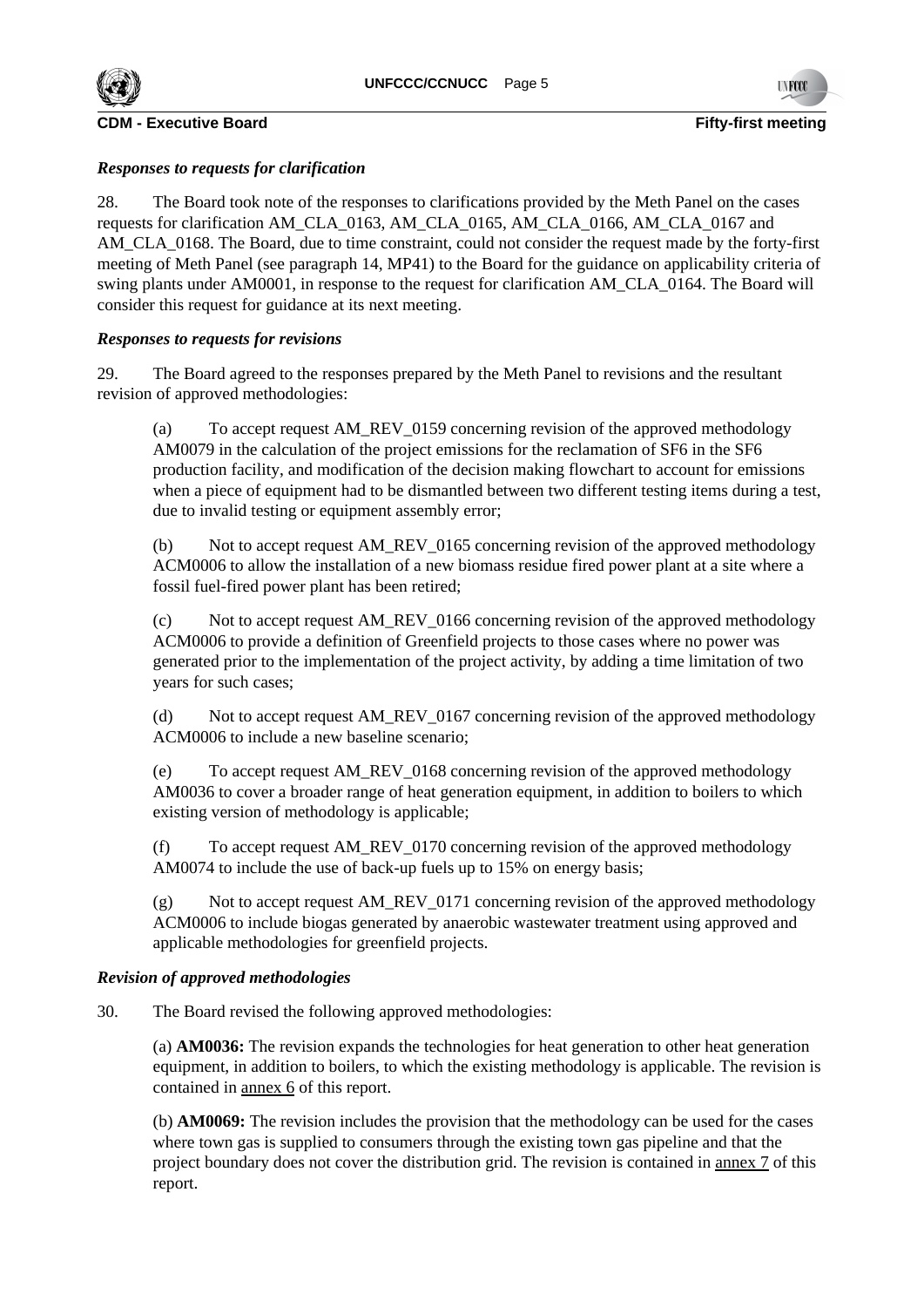

(c) **AM0074:** The revision permits the use of back-up fuels up to 15% on energy basis. The revision is contained in annex 8 of this report.

(d) **AM0079:** The revision provides the change in calculation of the project emissions for the reclamation of SF6 in the SF6 production facility. The revision is contained in annex 9 of this report.

(e) **ACM0012:** The editorial revision corrects an error in the description of Equation (1-h) of Method 3 of capping of baseline emissions. The editorial revision is contained in annex 10 of this report.

The revised versions of the methodologies referred to in the paragraphs above will come into effect on 18 December 2009, 24:00 GMT, in accordance with the procedure for the revision of approved methodologies.

# *General guidance*

31. The Board, due to time constraints, could not consider the draft revised procedures for the submission and consideration of a proposed new methodology, procedures on requests for revisions and requests for clarifications of approved methodologies as well its related forms and agreed to consider this issue at the next meeting.

32. The Board considered the draft work programmes of the Methodologies Panel, Small Scale Working Group and Afforestation and Reforestation Working Group for the first semester of year 2010 prepared based on the action plan agreed by the Board at its fiftieth meeting and contained in annex 11 to this report, which includes the priorities agreed by the Board on its work on methodological issues.

33. By considering the draft workprogramme mentioned in the paragraph above, the Board provided several inputs to the secretariat, which have to be taken into account to revise the work programme before presenting it to the fifty-second meeting of the Board. The Board particularly emphasized that all the efforts should be made by panel and working groups to simplify the methodologies, to the extent possible.

34. The Board, while assessing request for issuance for projects applying AM0034 version 2, noted inconsistent approaches in the application of the requirements of the methodology to calculate the EFBL when the baseline campaign length is greater than normal campaign length and to re-calculate the EFBL when the project campaign length is shorter than normal campaign length. The Board agreed to provide clarification on these requirements as contained in annex 12 of this report. The Board further agreed to request the Meth Panel to revise the methodology, in the view to include the clarification it provided in this meeting and to provide further detail on how the calculation of the mean values for NCSG, VSG and the baseline emissions in different situations should be conducted.

35. The Board agreed to launch a call for experts starting on 16 December 2009 and ending on 26 February 2010 in order to replace the outgoing members of the Meth Panel with a view to prepare a shortlist of experts for consideration by the Board at its fifty-third meeting. Members currently serving on the Meth Panel are encouraged to submit their application, for automatic inclusion in the short list, should they wish to continue.

# *Further schedule*

36. The Board noted that the forty-second meeting of the panel will be held from 18 - 22 January 2010.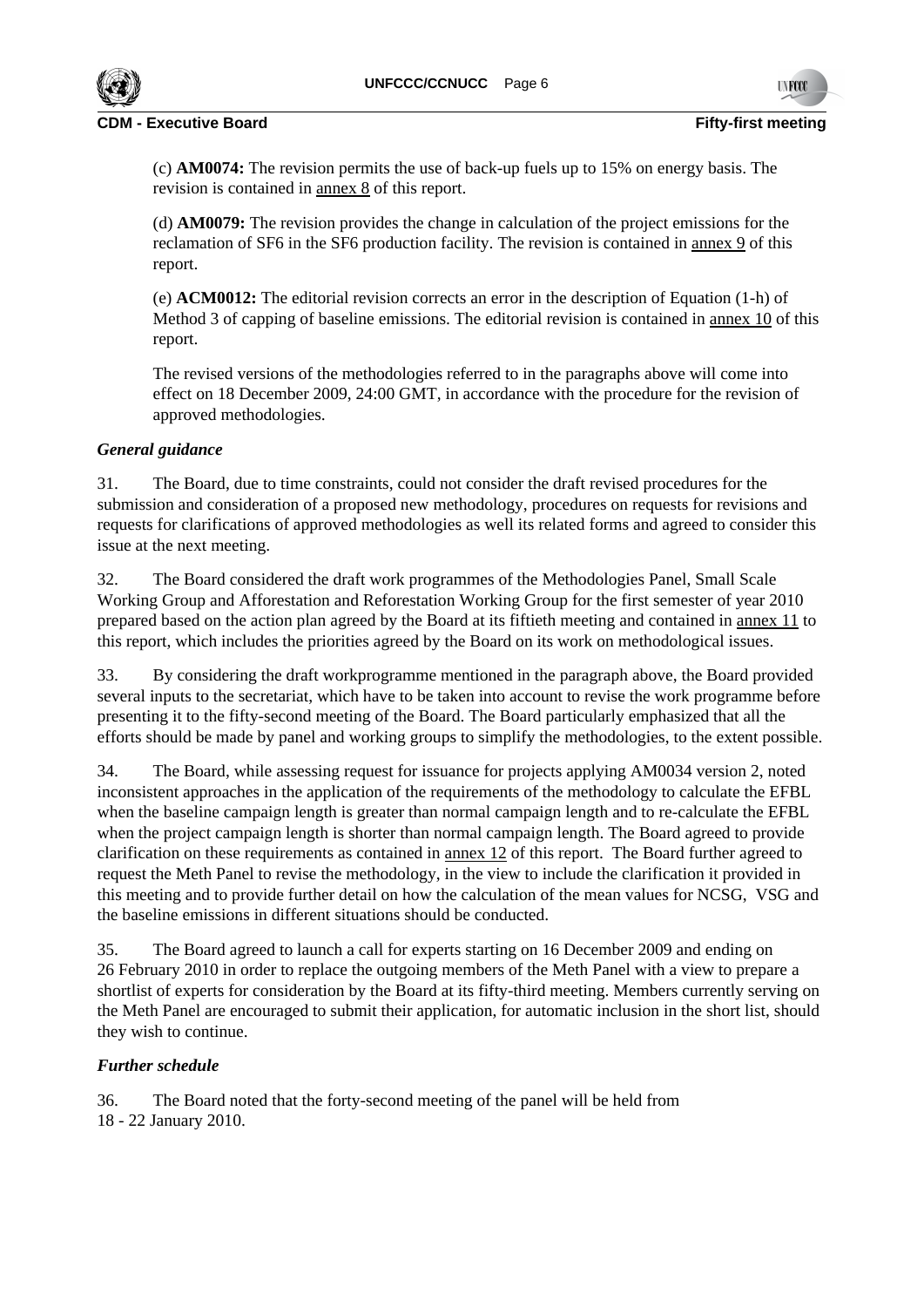

# **Agenda sub-item 3 (c): Issues relating to CDM afforestation and reforestation project activities**

37. The Board took note of the report on the work of the twenty-sixth meeting of the A/R WG and an oral report by its Chair, Mr. José Domingos Miguez, on the work of the group.

# *General guidance*

38. The Board approved "Guidelines on conditions under which increase in GHG emissions related to displacement of pre-project grazing activities in A/R CDM project activity is insignificant", as contained in annex 13 to this report.

39. The Board approved "Guidelines on conditions under which increase in GHG emissions related to displacement of pre-project crop cultivation activities in A/R CDM project activity is insignificant", as contained in annex 14 to this report.

40. The Board approved the A/R methodological tool: "Estimation of the increase in GHG emissions attributable to displacement of pre-project agricultural activities in A/R CDM project activity", as contained in annex 15 to this report. The Board further agreed that the tool shall supersede the approved A/R methodological tool: "Estimation of GHG emissions related to displacement of grazing activities in A/R CDM project activity" effective of 04 June 2011.

41. The Board requested the secretariat to prepare draft revisions to those approved A/R CDM baseline and monitoring methodologies that are affected by the tool and the guidelines referred to in paragraphs 38, 39 and 40 above, and in doing so further increase their consistency with each other, especially if they differ in approaches applied for similar issues.

42. The Board agreed to launch a call for experts starting on 16 December 2009 and ending on 26 February 2010 in order to replace the outgoing members of the A/R WG with a view to prepare a shortlist of experts for consideration by the Board at its fifty-third meeting. Members currently serving on the A/R WG are encouraged to submit their application, for automatic inclusion in the short list, should they wish to continue.

# *Further schedule*

43. The Board noted that the twenty-seventh meeting of the A/R WG will be held from 17 - 19 February 2010.

44. The Board reminded project participants that the deadline for the twenty-fifth round of submissions of proposed new A/R methodologies is 1 March 2010. The Board also reminded project participants that new baseline and monitoring methodologies could be submitted at any time prior to this deadline.

# **Agenda sub-item 3 (d): Issues relating to small-scale CDM project activities**

45. The Board took note of the report on the work of the twenty-third meeting of the working group to assist the Board in reviewing proposed methodologies for small-scale CDM project activities (SSC WG) and of an oral report by its Chair, Mr. Hugh Sealy, on the work of the group.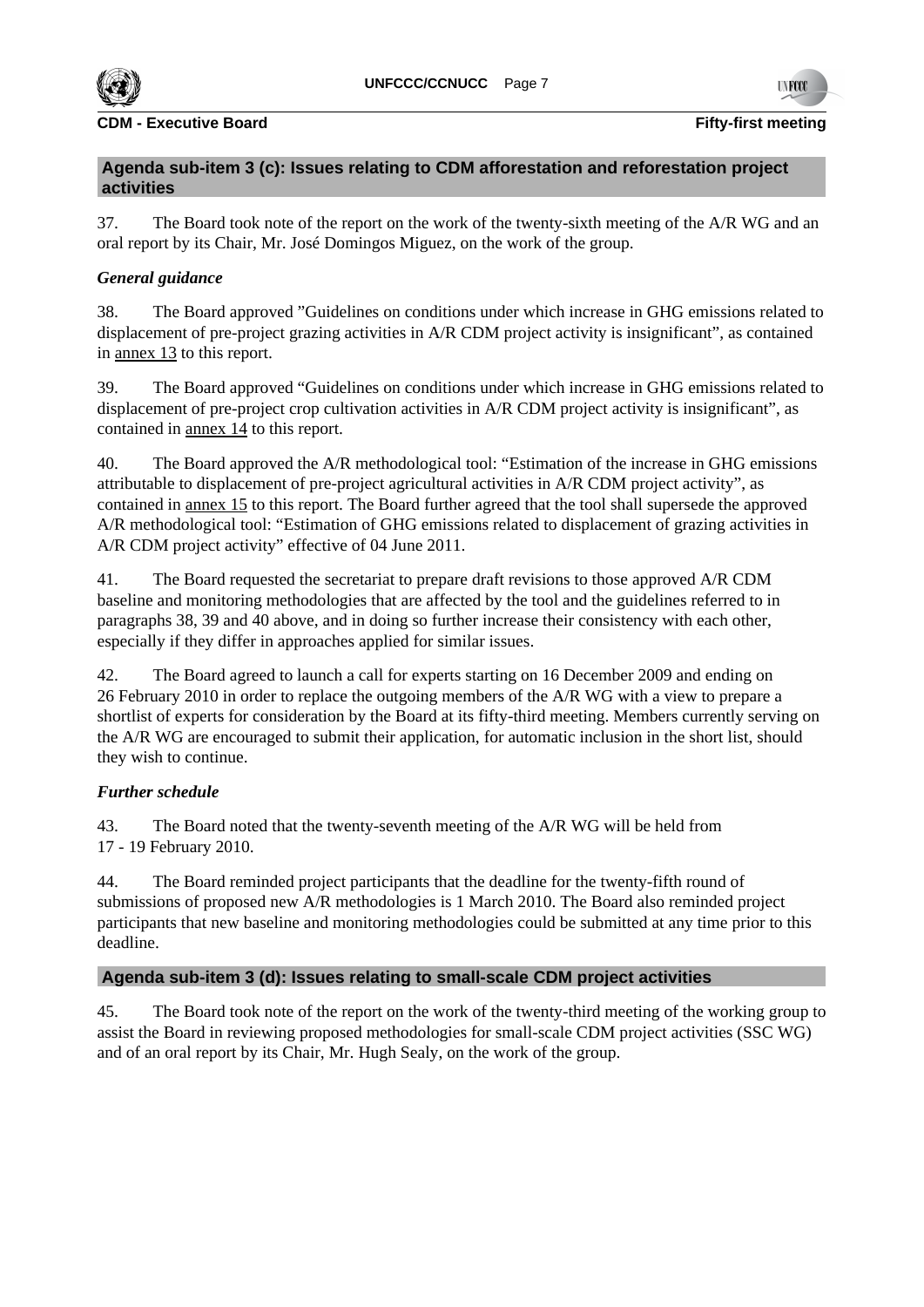



# *Revisions of approved methodologies:*

46. The Board agreed to the revised approved small-scale methodologies:

(a) "AMS-II.D Energy efficiency and fuel switching measures for industrial facilities", to expand its applicability to cases involving energy efficiency measures in multiple industrial facilities in distributed locations, as contained in annex 16 of this report. Revisions also clarify that monitoring of each of the facilities is to be undertaken in such cases.

(b) "AMS-III.Q Waste energy recovery (gas/heat/pressure) projects", to include options to export of energy generated by the project activity to other facilities as well as procedures and formulae for the calculation of baseline emission from thermal energy generation. The revisions also exclude recovery of waste heat in a single-cycle power plant (e.g., gas turbine or diesel generator) to generate electricity consistent with the provisions of ACM0012. Revisions also further clarify that the methodology is only applicable to facilities existing at the start date of the project (as per para 67, EB 41). The revisions are contained in annex 17 of this report.

(c) "AMS-II.G Energy efficiency measures in thermal applications of non-renewable biomass", to include (a) default efficiency factors for baseline cook stoves, (b) procedures for sampling (c) revised procedures for determination of quantity of woody biomass that can be considered as non renewable, and (d) clarifications as to which leakage requirements are appropriate for projects versus PoAs. The revisions are contained in annex 18 of this report.

(d) "AMS-I.C. Thermal energy production with or without electricity", to expand its applicability to biomass based cogeneration project activities supplying surplus electricity to a grid as contained in annex 19 of this report. The revision also clarifies that leakage from biomass transportation is to be considered only for cases where biomass is transported over a distance of 200 km or more.

47. The revised versions of the SSC methodologies referred to in the paragraph above will come into effect on 18 December 2009, 24:00 GMT in accordance with the procedure for the revision of approved SSC methodologies.

# *General guidance*

48. The Board agreed to launch a call for experts starting on 16 December 2009 and ending on 26 February 2010 in order to replace the outgoing members of the SSC WG with a view to prepare a shortlist of candidates for consideration by the Board at its fifty-third meeting. Outgoing SSC WG members are encouraged to submit their application, for automatic inclusion in the short list, should they wish to continue.

49. With reference to paragraph 31 of forty-ninth meeting report of the Board requesting alignment of fees paid to the SSC WG members with that of procedures of Meth Panel, the Board agreed that the revised fees be implemented with immediate effect.

# *Further schedule*

50. The Board noted that the twenty-fourth meeting of the SSC WG will be held from 16 - 19 February 2010.

# **Agenda sub-item 3 (e): Matters relating to programme of activities**

51. The Board took note that two programme of activities had been registered as CDM project activities.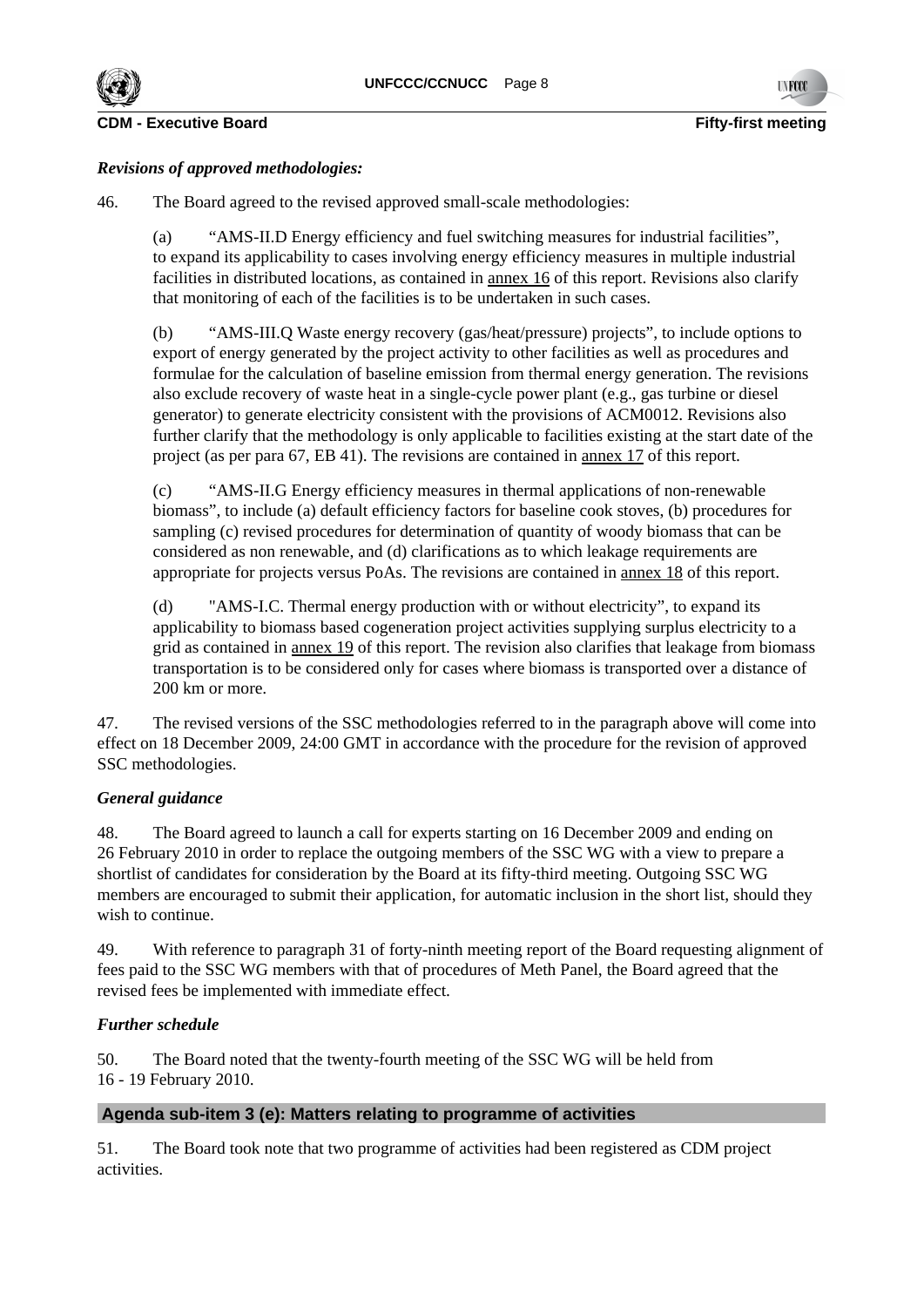

52. The Board considered the draft "Guideline for the demonstration of additionality in the context of PoAs" and agreed to give further consideration to this issue at its next meeting.

# **Agenda sub-item 3 (f): Matters relating to the registration of CDM project activities**

53. The Board took note that 1938 CDM project activities have been registered by 4 December 2009. The status of requests for registration of project activities can be viewed on the UNFCCC CDM website at <http://cdm.unfccc.int/Projects/>.

# *Case specific*

54. In accordance with the procedures for review as referred to in paragraph 65 of the CDM modalities and procedures, the Board considered a request for review of 49 requests for registration.

55. The Board agreed to register with corrections the project activities:

(a) "Yunnan Dehong Nongling Hydropower Project" (1930) if the project participant and the DOE (DNV) submit a revised PDD and the corresponding validation report which incorporate the information submitted in response to the request for review regarding the suitability of the:

(i) Coefficient of effective electricity generation (95%) or the difference between the expected generation and the amount of electricity generation assumed in the IRR calculation; and

(ii) PLF, including the reduction of such amount by nearly 18% from year 12 onwards given the size of the project activity. Although the DOE response regarding the coefficient of effective electricity generation is not satisfactory; however, as the IRR does not cross the benchmark when 100% coefficient is applied, the Board considers the project activity additional.

(b) "CDM project of Moinho and Barracao Small Hydropower Plant" (2500) if the project participant and the DOE (TÜV-NORD) submit a revised PDD and the corresponding validation report which incorporate the information submitted in response to the request for review regarding the suitability of the: The DOE should also confirm whether Barracao plant has the earliest project starting date between the two plants; Barracao and Moinho. The PP should also include a separate monitoring plan for Moinho and Barracao hydropower plants in section B.7.2. of the revised PDD.

- (i) Project activity start date;
- (ii) Input values of the IRR calculation; and
- (iii) Common practice analysis.

(c) "Fujian Pingnan Jinzaoqiao Hydropower Project" (2596) if the project participant and the DOE (JQA) submit a revised PDD and the corresponding validation report which incorporate the information submitted in response to the request for review regarding the validation of the input values to the investment analysis, in particular, total static investment and PLF.

(d) "El Chaparral Hydroelectric Project (El Salvador)" (2607) if the project participant and the DOE (SGS) submit a revised PDD and the corresponding validation report which incorporate the information submitted in response to the request for review regarding the change of the project activity start date and the details of the revised NPV calculations for the project activity and coal-based alternative respectively.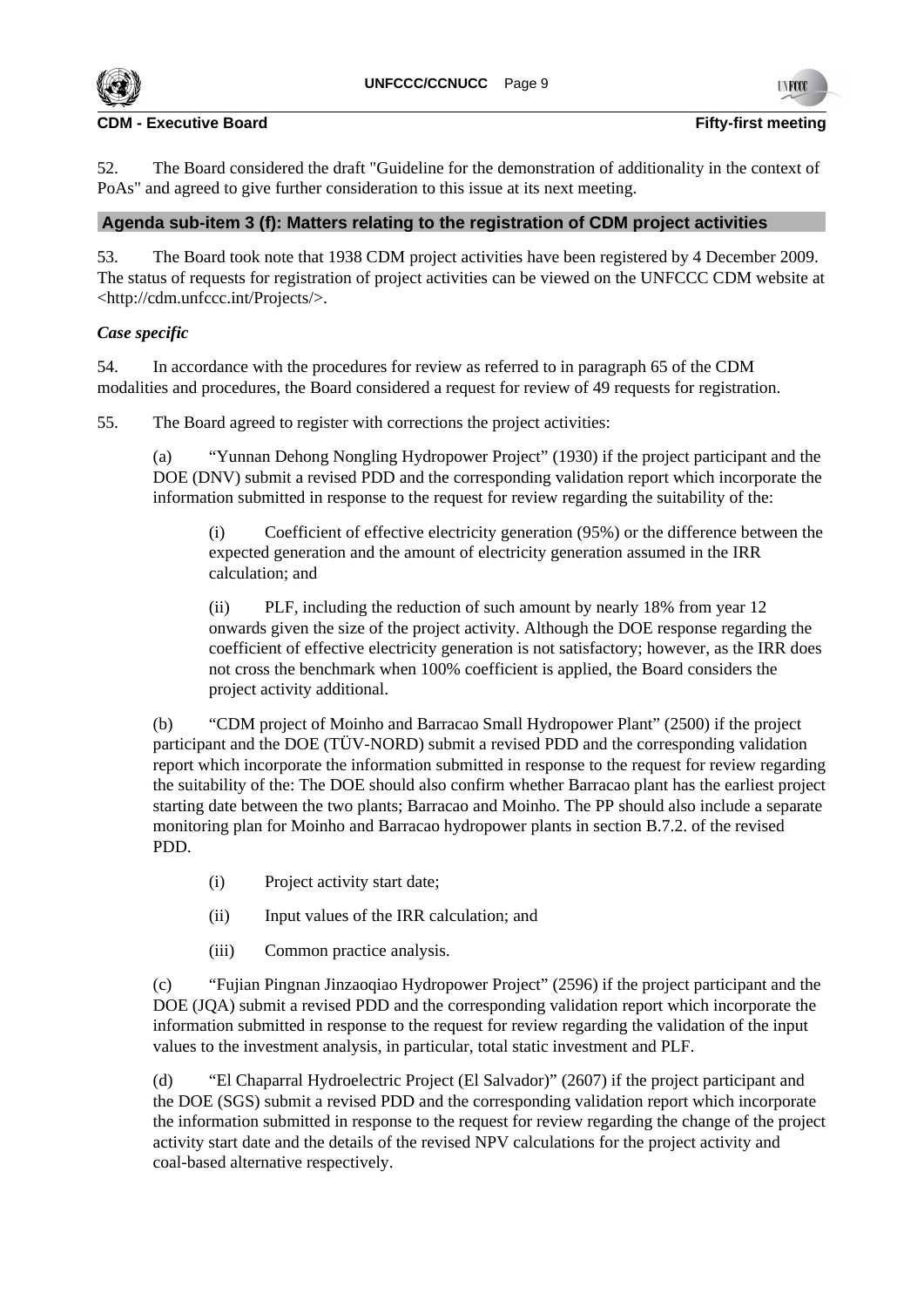

(e) "VN08-WWS-03, Methane Recovery and Biogas Utilization Project, Yen Bai Province, Vietnam" (2638) if the project participant and the DOE (TÜV-SÜD) submit a revised PDD and the corresponding validation report which:

(i) Incorporate the information submitted in response to the request for review regarding the start date of the project activity, the *ex-ante* grid emission factor and the monitoring of  $Q_{y,ww}$  and project activity emissions; and

(ii) Confirm: (i) that the baseline wastewater treatment system is adequate for the increase in starch production to 45,000 tonnes per year, (ii) that the volume of wastewater treated will be determined based on the average of at least daily meter readings; and (iii) the correct value for the *ex-ante* grid emission factor;

(iii) Amend the monitoring plan in order to incorporate the monitoring of the quantity of air/thermal oil heated by the burner, specific heat content of air/thermal oil and hours of operation of the burner.

(f) "Eiamburapa Company Ltd. Tapioca starch wastewater biogas extraction and utilization project, Sakaeo Province, Kingdom of Thailand" (2678) if the project participant and the DOE (DNV) submit a revised PDD and the corresponding validation report which incorporate the information submitted in response to the request for review regarding the sensitivity analysis for the fuel price and the prevailing practice barrier.

(g) "Pakarab Fertiliser Co-generation Power Project" (2687) if the project participant and the DOE (TÜV-SÜD) submit a revised PDD and the corresponding validation report which incorporate the information submitted in response to the request for review regarding the institutional barriers, the equipment lifetime, and the emission of methane and nitrous oxide.

(h) "Hubei Wufeng Tangjia River Hydropower Bundled Project" (2691) if the project participant and the DOE (TÜV-NORD) submit a revised PDD and the corresponding validation report which incorporate the information submitted in response to the request for review regarding the investment analysis and the application of zero fair value. While the application of zero fair value of the project activity assets at the end of the assessment period has not been fully substantiated, the Board considered that the project is additional as the application of a 5 to 80% fair value to the investment analysis, the project IRR does not reach the benchmark.

(i) "Siam Cement (Ta Luang) Waste Heat Power Generation Project, Thailand (TL5&6 Project)" (2695) if the project participant and the DOE (TÜV-SÜD) submit a revised PDD and the corresponding validation report which:

(i) Incorporate the information submitted in response to the request for review regarding the suitability of additional expenses, benchmark, demand charges, diesel consumption by the diesel generator sets, and electricity demand projection;

(ii) Remove the reference of barrier analysis; and

(iii) Include the monitoring of diesel consumption and account for it as project emissions.

(j) "Siam Cement (Thung Song) Waste Heat Power Generation Project, Thailand (TS5 Project)" (2696) if the project participant and the DOE (TÜV-SÜD) submit a revised PDD and the corresponding validation report which incorporate the information submitted in response to the request for review regarding the suitability of capacity and power generation; additional expenses; benchmark; and projection of electricity demand.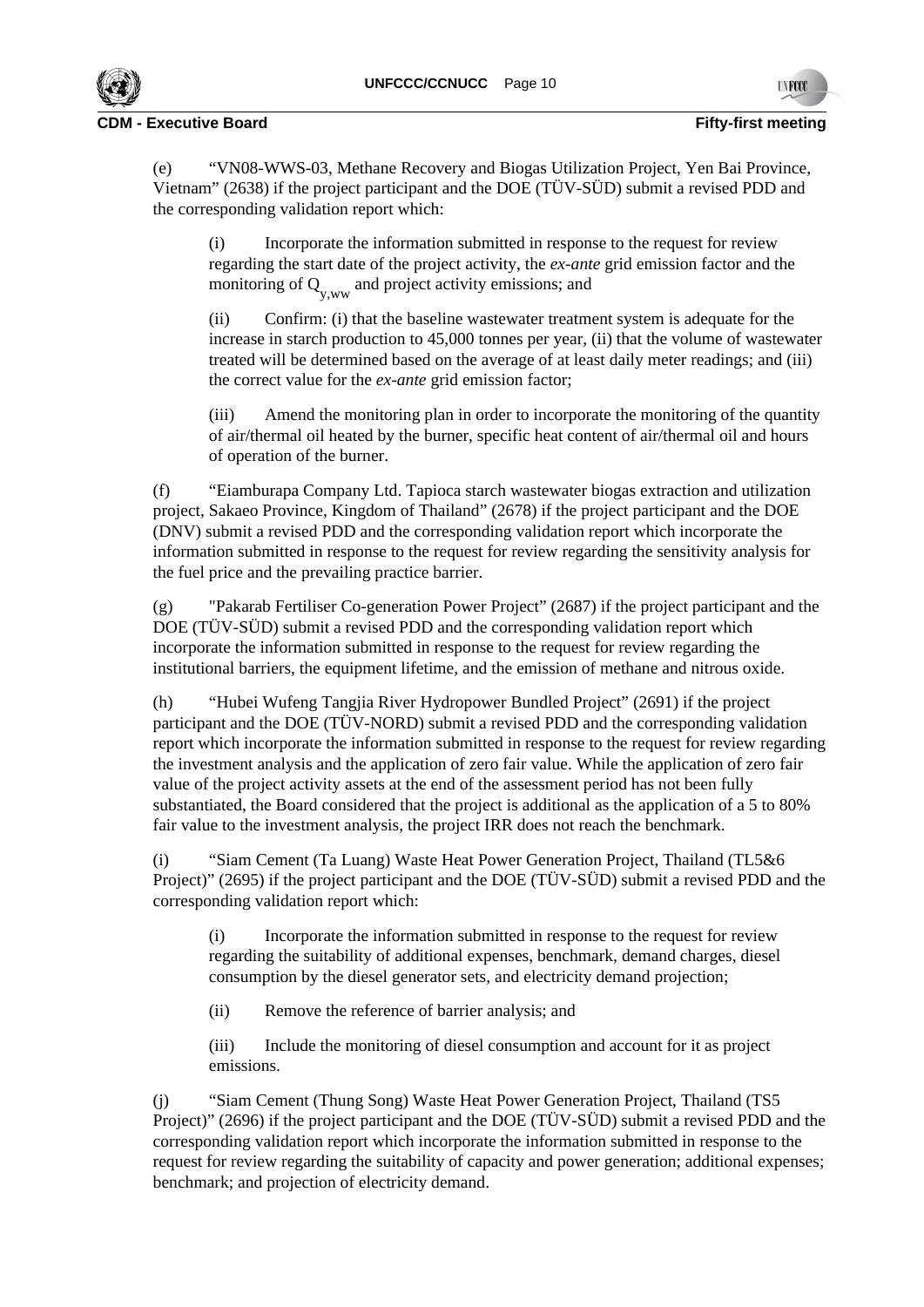

(k) "15 MW Biomass Residue Based Power Project at Ghazipur, India" (2708) if the project participant and the DOE (TÜV-NORD) submit a revised PDD and the corresponding validation report which incorporate the information submitted in response to the request for review regarding the validation of input values, the sensitivity analysis, the prior consideration of CDM, and the availability of biomass in the region. A revised spreadsheet should also be submitted to include the updated sensitivity analysis.

(l) "Generation of electricity from 3.3 MW installed capacity wind mills by Mission Biofuels India Private Limited (MBIPL), in Sangli District, Maharashtra, India" (2710) if the project participant and the DOE (SGS) submit a revised PDD and the corresponding validation report which incorporate the information submitted in response to the request for review regarding the project activity start date, IRR input values, *ex-ante* grid emission factor and monitoring plan.

(m) "Grid connected energy efficient power generation" (2716) if the project participant and the DOE (DNV) submit a revised PDD and the corresponding validation report which incorporate the information submitted in response to the request for review regarding the validation of input values, the justification of the use of the levelized costs as financial indicator, the monitoring plan, the local stakeholders consultation, and the analysis of environmental impact.

(n) "Xile and Huangqing 6.15 MW Bundled Hydropower Project in Jiangxi Province" (2743) if the project participant and the DOE (TÜV-SÜD) submit a revised PDD and the corresponding validation report which incorporate the information submitted in response to the request for review regarding the additionality of the project activity, in particular, the validation of input values.

(o) "1.5 MW Grid connected Wind Electricity Generation at Tirunelveli District, Tamilnadu, India by Kallam Agro Products and Oils Private Limited" (2770) if the project participant and the DOE (BVC) submit a revised PDD and the corresponding validation report which incorporate the information submitted in response to the request for review regarding the suitability of the benchmark used in the investment analysis and the appropriateness of the start date of the project activity.

(p) "Hubei Jiugongshan Wind Farm CDM Project" (2781) if the project participant and the DOE (TÜV-SÜD) submit a revised PDD and the corresponding validation report which incorporate the information submitted in response to the request for review regarding the suitability of input values to the investment analysis.

(q) "Luodu Small Hydropower Project" (2788) if the project participant and the DOE (DNV) submit a revised PDD and the corresponding validation report which incorporate the information submitted in response to the request for review regarding the validation of the input values and the income tax calculation. The Board has noted that the comparison of investment cost per MWh of the project activity with those of other CDM projects was inappropriate but has closed the issue based on the comparison with actual cost. The Board has also noted that the DOE has not correctly addressed the issue on the income tax calculation but has also closed the issue as the IRR does not cross the benchmark even when the income tax is calculated considering loans and interest payments.

(r) "Santana I SHP CDM Project (JUN 1118)" (2793) if the project participant and the DOE (TÜV-NORD) submit a revised PDD and the corresponding validation report which incorporate the information submitted in response to the request for review regarding the sensitivity analysis and validation of input values.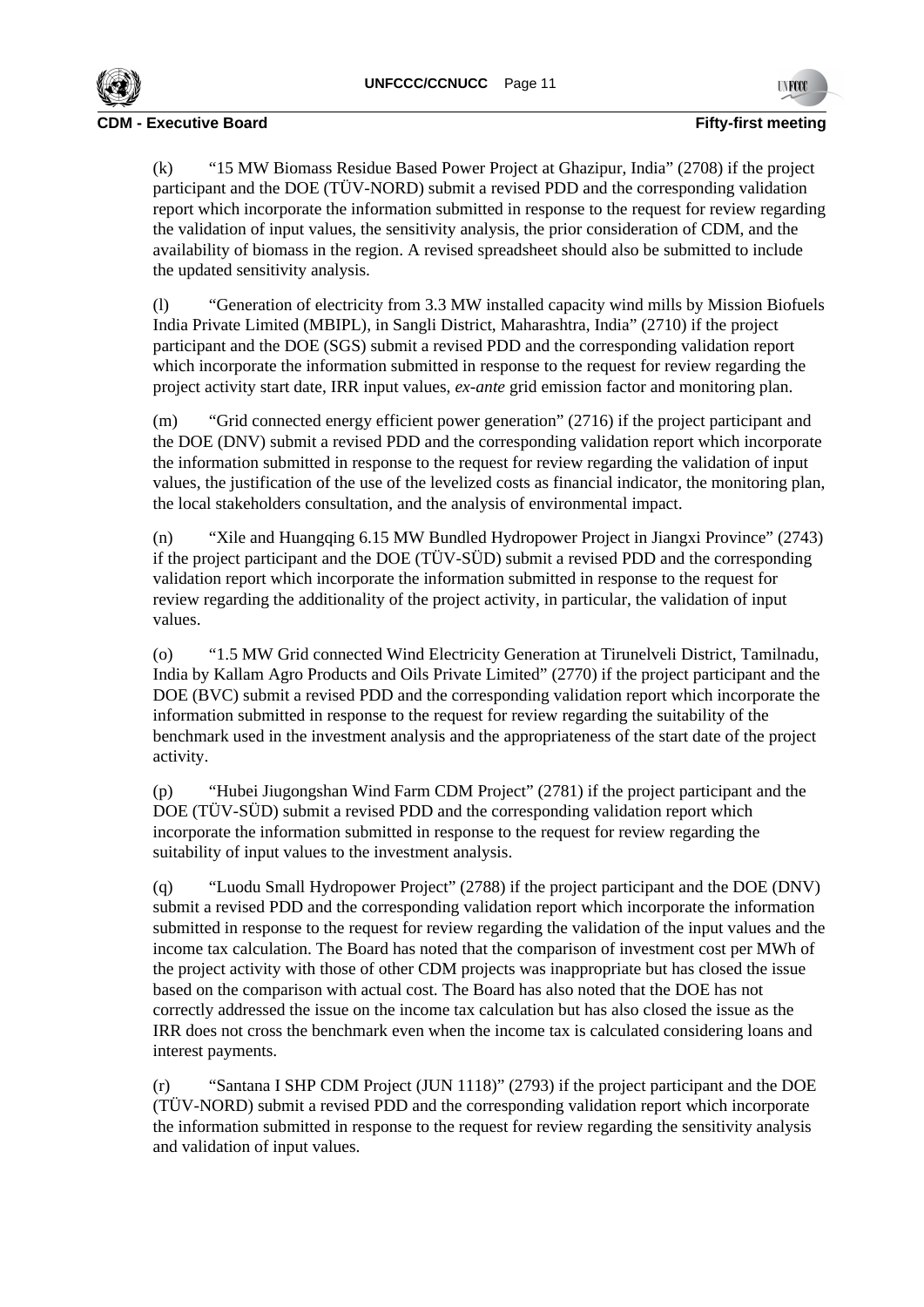56. After the submission of the specified documentation, the secretariat, in consultation with the Chair of the Board, will check the revised documentation before the activity is displayed as registered.

57. The Board agreed to undertake a review of the project activity:

(a) "Heilongjiang Daqing Ruihao Wind Farm Project" (1422) submitted for registration by the DOE (BVCH) and that the scope of this review is relating to issues associated with validation requirements, as contained in annex 20 to this report;

(b) "Liaoning Faku Wanghaisi East Wind Power Project" (1965) submitted for registration by the DOE (DNV) and that the scope of this review is relating to issues associated with validation requirements, as contained in annex 21 to this report;  $<sup>2</sup>$ </sup>

(c) "Inner Mongolia Wuliji Wind Farm Project" (2483) submitted for registration by the DOE (BVCH) and that the scope of this review is relating to issues associated with validation requirements, as contained in annex 22 to this report;  $\frac{3}{2}$ 

(d) "Jilin Liaoyuan 50MW Level Biomass Cogeneration Project" (2563) submitted for registration by the DOE (TÜV SÜD) and that the scope of this review is relating to issues associated with validation requirements, as contained in annex 23 to this report;

(e) "Yunnan Yunpeng Hydropower Project" (2580) submitted for registration by the DOE (TECO) and that the scope of this review is relating to issues associated with validation requirements, as contained in <u>annex 24</u> to this report;  $\frac{5}{2}$ 

(f) "Shandong Dongying 1st phase Wind Power Project" (2584) submitted for registration by the DOE (DNV) and that the scope of this review is relating to issues associated with validation requirements, as contained in annex 25to this report: <sup>6</sup>

(g) "Jilin Da'an Dagangzi Wind Power Project Phase II" (2586) submitted for registration by the DOE (TÜV SÜD) and that the scope of this review is relating to issues associated with validation requirements, as contained in annex 26 to this report;

(h) "Tangshan Jidong Cement Matoushan Matishan 25MW Cement Waste heat Recovery Project" (2587) submitted for registration by the DOE (TÜV SÜD) and that the scope of this review is relating to issues associated with validation requirements, as contained in annex 27 to this report: <sup>8</sup>

(i) "Fujian Zhangpu Liuao 3rd phase Wind Power Project" (2589) submitted for registration by the DOE (DNV) and that the scope of this review is relating to issues associated with validation requirements, as contained in annex 28 to this report;

(j) "Inner Mongolia Keyouqianqi Wind Farm Project" (2593) submitted for registration by the DOE (DNV) and that the scope of this review is relating to issues associated with validation requirements, as contained in <u>annex 29</u> to this report;  $^{10}$ 

(k) "Hainan Danzhou Eman Wind Power Project " (2604) submitted for registration by the DOE (DNV) and that the scope of this review is relating to issues associated with validation requirements, as contained in <u>annex 30</u> to this report;  $1<sup>1</sup>$ 

(l) "Project JBS S/A-Slaughterhouse Wastewater Aerobic Treatment-Barra do Garças Unit" (2609), submitted for registration by the DOE (TÜV-SÜD), and that the scope of this review is relating to issues associated with validation requirements, as contained in <u>annex 31</u> to this report;

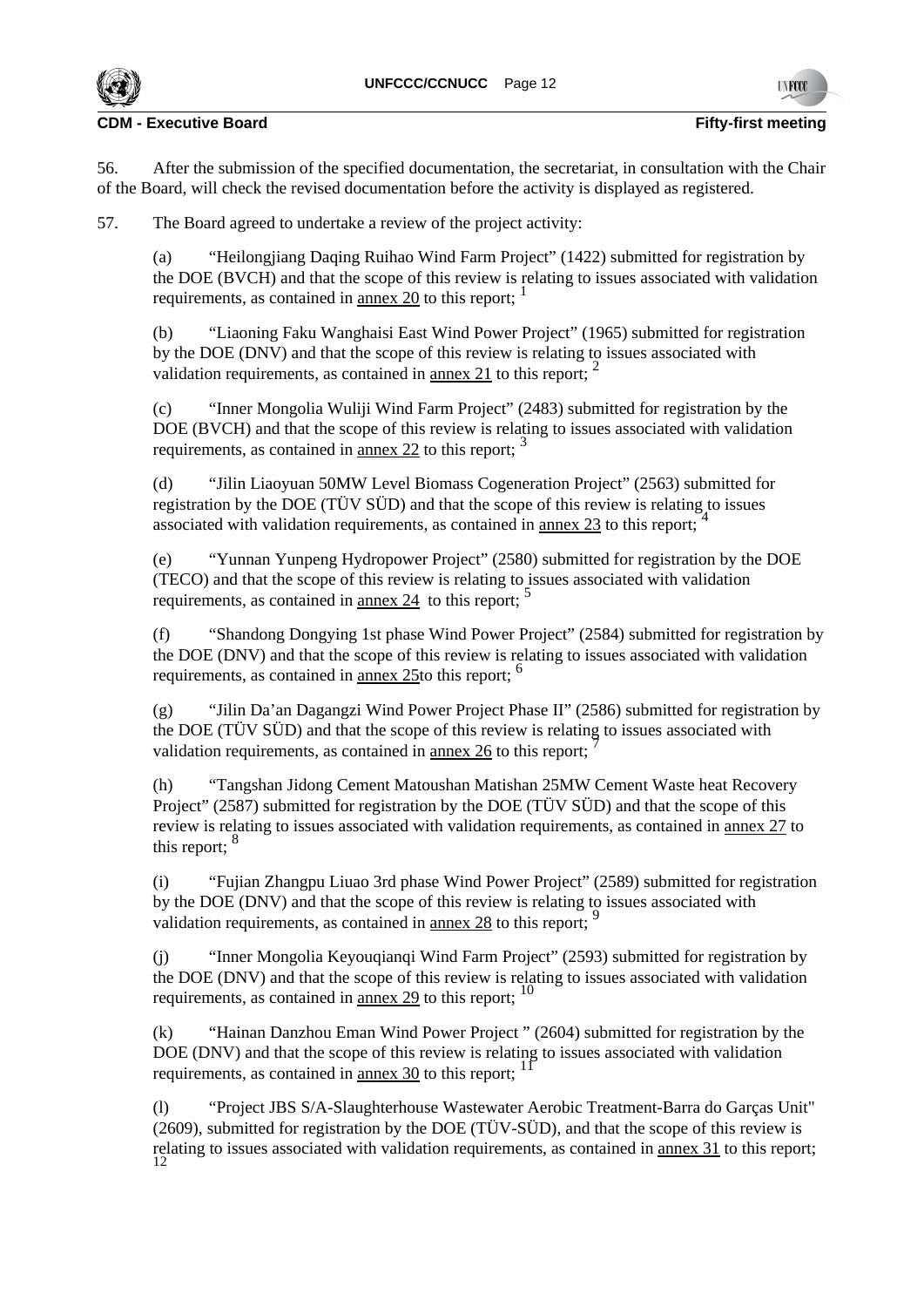

(m) "Inner Mongolia Chifeng Saihanba Tashanzi Wind Power Project " (2615), submitted for registration by the DOE (DNV), and that the scope of this review is relating to issues associated with validation requirements, as contained in annex 32 to this report;  $^{13}$ 

(n) Inner Mongolia Chifeng Saihanba Qingmachang Wind Power Project" (2617), submitted for registration by the DOE (DNV), and that the scope of this review is relating to issues associated with validation requirements, as contained in annex 33 to this report; <sup>14</sup>

(o) "Lixo Zero Composting Project" (2628), submitted for registration by the DOE (SGS), and that the scope of this review is relating to issues associated with validation requirements, as contained in <u>annex 34</u> to this report; <sup>15</sup>

(p) "AGA FANO Liquid CO2 production using CO2 from a fermentation plant at Ingenio Providencia" (2630), submitted for registration by the DOE (ICONTEC), and that the scope of this review is relating to issues associated with validation requirements, as contained in annex 35 to this report:  $16$ 

(q) "Utilization of the heat content of tail gas at PT Cabot Indonesia, Cilegon" (2646), submitted for registration by the DOE (TÜV-NORD), and that the scope of this review is relating to issues associated with validation requirements, as contained in annex 36 to this report;

(r) "Jiangxi Fengcheng CMM Distribution Project" (2666), submitted for registration by the DOE (DNV), and that the scope of this review is relating to issues associated with validation requirements, as contained in annex 37 to this report; <sup>17</sup>

(s) "BAJ Pakuan Agung Factory tapioca starch wastewater biogas extraction and utilization project, Lampung Province, Republic of Indonesia" (2674), submitted for registration by the DOE (DNV), and that the scope of this review is relating to issues associated with validation requirements, as contained in annex 38 to this report;

(t) "Sichuan Furong Coal Mine Methane Utilization Project" (2677), submitted for registration by the DOE (DNV), and that the scope of this review is relating to issues associated with validation requirements, as contained in <u>annex 39</u> to this report;  $^{18}$ 

(u) "Gansu Yumen Diwopu Wind Power Project" (2680), submitted for registration by the DOE (DNV), and that the scope of this review is relating to issues associated with validation requirements, as contained in annex 40 to this report;

(v) "Jilin Shuangliao 2nd Phase Wind Power Project" (2685), submitted for registration by the DOE (DNV), and that the scope of this review is relating to issues associated with validation requirements, as contained in annex 41 to this report; <sup>19</sup>

(w) "Siam Cement (Kaeng Khoi) Waste Heat Power Generation Project, Thailand (KK6 Project)" (2697), submitted for registration by the DOE (TÜV-SÜD), and that the scope of this review is relating to issues associated with validation requirements, as contained in annex 42 to this report:  $^{20}$ 

(x) "Sichuan Xiba Small Hydro Power Project" (2725), submitted for registration by the DOE (TÜV-NORD), and that the scope of this review is relating to issues associated with validation requirements, as contained in annex 43 to this report;  $^{21}$ 

(y) "Shandong Laizhou phase II Wind Power Project" (2730), submitted for registration by the DOE (BVCH), and that the scope of this review is relating to issues associated with validation requirements, as contained in annex 44 to this report;  $^{22}$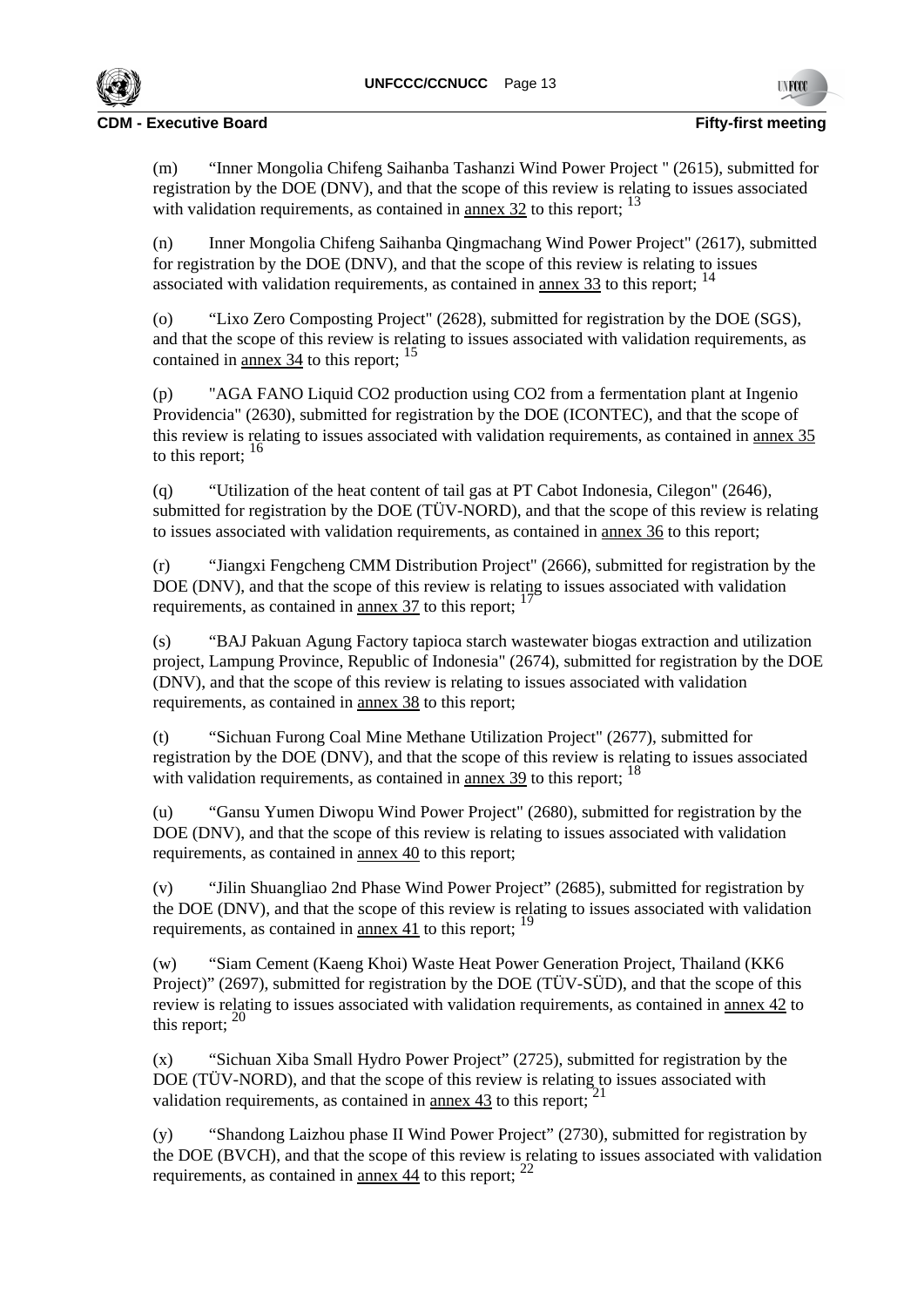

(z) "Tangshan Jidong Cement Guye District 8 MW Cement Waste Heat Recovery Project" (2731), submitted for registration by the DOE (TÜV-SÜD), and that the scope of this review is relating to issues associated with validation requirements, as contained in <u>annex 45</u> to this report;<br><sup>23</sup>

(aa) "IMAR Debaotu Wind Farm Phase I 49.5MW Project" (2732), submitted for registration by the DOE (BVCH), and that the scope of this review is relating to issues associated with validation requirements, as contained in annex 46 to this report;

(ab) "Tangshan Jidong Cement Fengrun District 12 MW Cement Waste heat Recovery Project" (2733), submitted for registration by the DOE (TÜV-SÜD), and that the scope of this review is relating to issues associated with validation requirements, as contained in annex 47 to this report;  $^{24}$ 

(ac) "SeAH Besteel fuel switching project" (2735), submitted for registration by the DOE (KFQ), and that the scope of this review is relating to issues associated with validation requirements, as contained in annex 48 to this report;

(ad) "31 MW Wind energy project in, India by Grace Infrastructure Pvt Ltd" (2813), submitted for registration by the DOE (TÜV-NORD), and that the scope of this review is relating to issues associated with validation requirements, as contained in annex  $49$  to this report; <sup>25</sup>

(ae) "Biomass based Power Plant in Polakpalli Village, Gulbarga District, Karnataka" (2895), submitted for registration by the DOE (TÜV-SÜD), and that the scope of this review is relating to issues associated with validation requirements, as contained in annex 50 to this report;  $^{26}$ 

58. The Board agreed on the nomination of the members of the review teams for the above. The review teams may call on outside expertise in consultation with the Chair of the Board, as appropriate.

59. In accordance with the procedures for review as referred to in paragraph 41 of the CDM modalities and procedures, the Board considered the recommendations of the review teams for the 15 of the project activities which were placed "Under review" at the fiftieth meeting of the Board.

60. In accordance with paragraphs 17 and 18 (b) of the procedures mentioned in paragraph 36, the Board agreed to register, subject to satisfactory corrections, the project activities:

(a) "Hebei Shangyi Manjing North Wind Farm Project" (1792) if the project participant and DOE (DNV) submit a revised PDD and the corresponding validation report which further substantiate the suitability of the tariff as a means of demonstrating the additionality of the project activity. In undertaking these corrections the PP and the DOE should note the Board's concerns regarding the suitability of the tariff as indicated in EB49, paragraph 48 and the additional information contained in the general guidance section of this report below;

(b) "Liaoning Faku Heping Wind Power Project" (1924) if the project participant and DOE (DNV) submit a revised PDD and the corresponding validation report which further substantiate the suitability of the tariff as a means of demonstrating the additionality of the project activity. In undertaking these corrections the PP and the DOE should note the Board's concerns regarding the suitability of the tariff as indicated in EB49, paragraph 48 and the additional information contained in the general guidance section of this report below;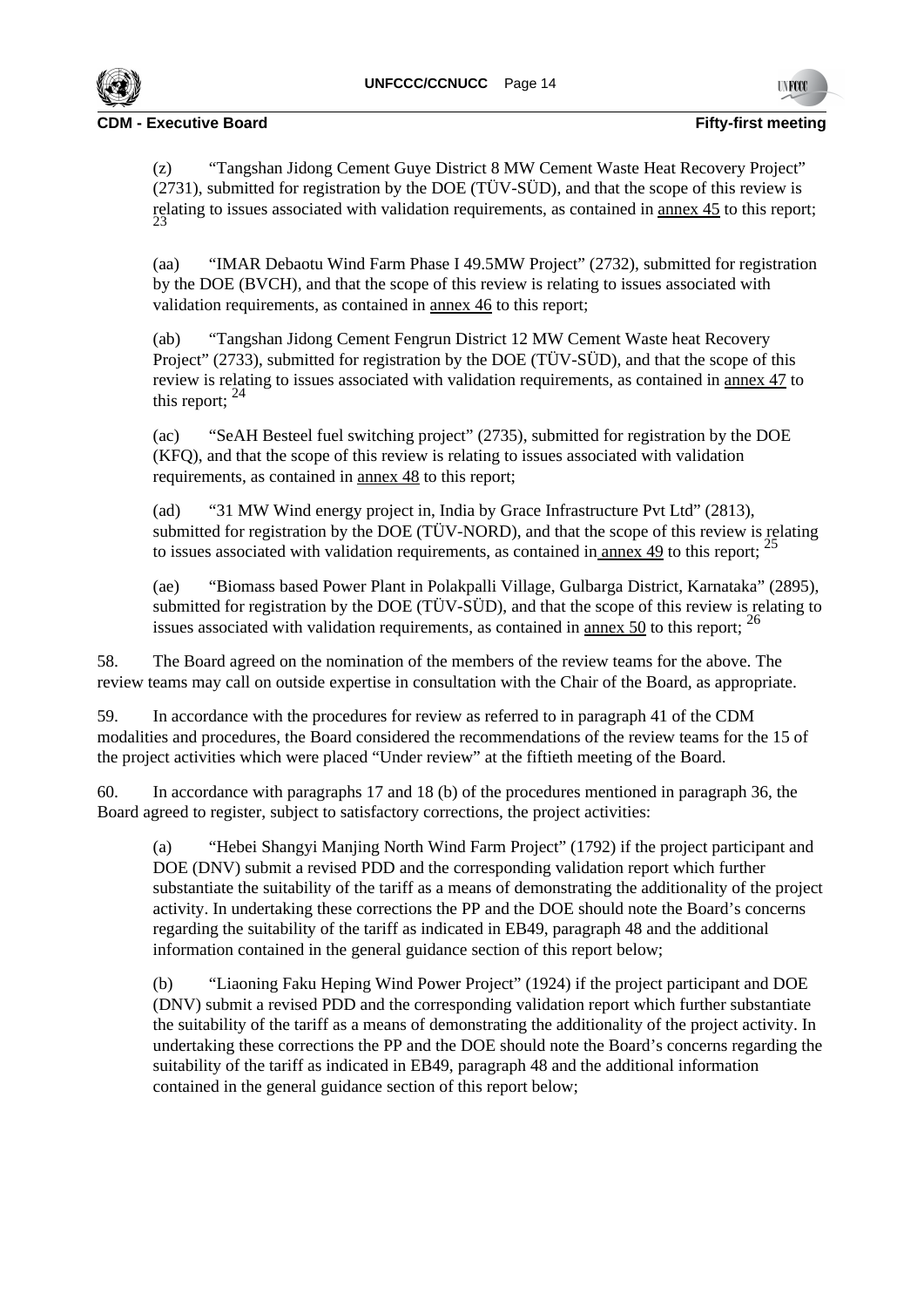

(c) "Liaoning Faku Baijiagou Wind Power Project" (2123) if the project participant and DOE (DNV) submit a revised PDD and the corresponding validation report which:

(i) Incorporate the additional information submitted in response to the request for review

(ii) Appropriately incorporates interest payments for the purpose of the income tax calculation

(iii) Further substantiate the suitability of the tariff as a means of demonstrating the additionality of the project activity. In undertaking these corrections the PP and the DOE should note the Board's concerns regarding the suitability of the tariff as indicated in EB49, paragraph 48;

(d) "Inner Mongolia Xinghe Hangtian Wind Farm Project" (2227) if the project participant and DOE (BVCH) submit a revised PDD and the corresponding validation report which further substantiate the suitability of the tariff as a means of demonstrating the additionality of the project activity. In undertaking these corrections the PP and the DOE should note the Board's concerns regarding the suitability of the tariff as indicated in EB49, paragraph 48 and the additional information contained in the general guidance section of this report below;

(e) "CERTEL - Cooperativa Regional de Eletrificação Teutônia Ltda - Small Hydropower Plants" (2375) if the PPs and DOE (SGS) submit a revised PDD and the corresponding validation report which include the information submitted in the response to the review's teams questions, regarding the validation of the plant load factor;

(f) "Controlled combustion of municipal solid waste and sewage sludge and energy generation in Shaoxing City, People's Republic of China"(2446) if the PPs and DOE (JQA) submit a revised PDD and corresponding validation report which include the information submitted in response to the review team's question regarding the suitability of input values to the investment analysis in particular:

(i) The income tax of 33%,

(ii) The on-site demand for the sludge drying system of 25% and the heat loss ratio for transportation and distribution of 17%,

- (iii) The electricity consumption of 23%; and
- (iv) The thermal tariff of 30.97 Yuan/GJ (excl. VAT).

(g) "Inner Mongolia Jingneng Saihan Wind Farm Phase I Project" (2567) if the project participant and DOE (BVCH) submit a revised PDD and the corresponding validation report which further substantiate the suitability of the tariff as a means of demonstrating the additionality of the project activity. In undertaking these corrections the PP and the DOE should note the Board's concerns regarding the suitability of the tariff as indicated in EB49, paragraph 48 and the additional information contained in the general guidance section of this report below;

(h) "Heilongjiang Fujin 48MW Wind Power Project" (2573) if the project participant and DOE (TÜV-NORD) submit a revised PDD and the corresponding validation report which further substantiate the suitability of the tariff as a means of demonstrating the additionality of the project activity. In undertaking these corrections the PP and the DOE should note the Board's concerns regarding the suitability of the tariff as indicated in EB49, paragraph 48 and the additional information contained in the general guidance section of this report below;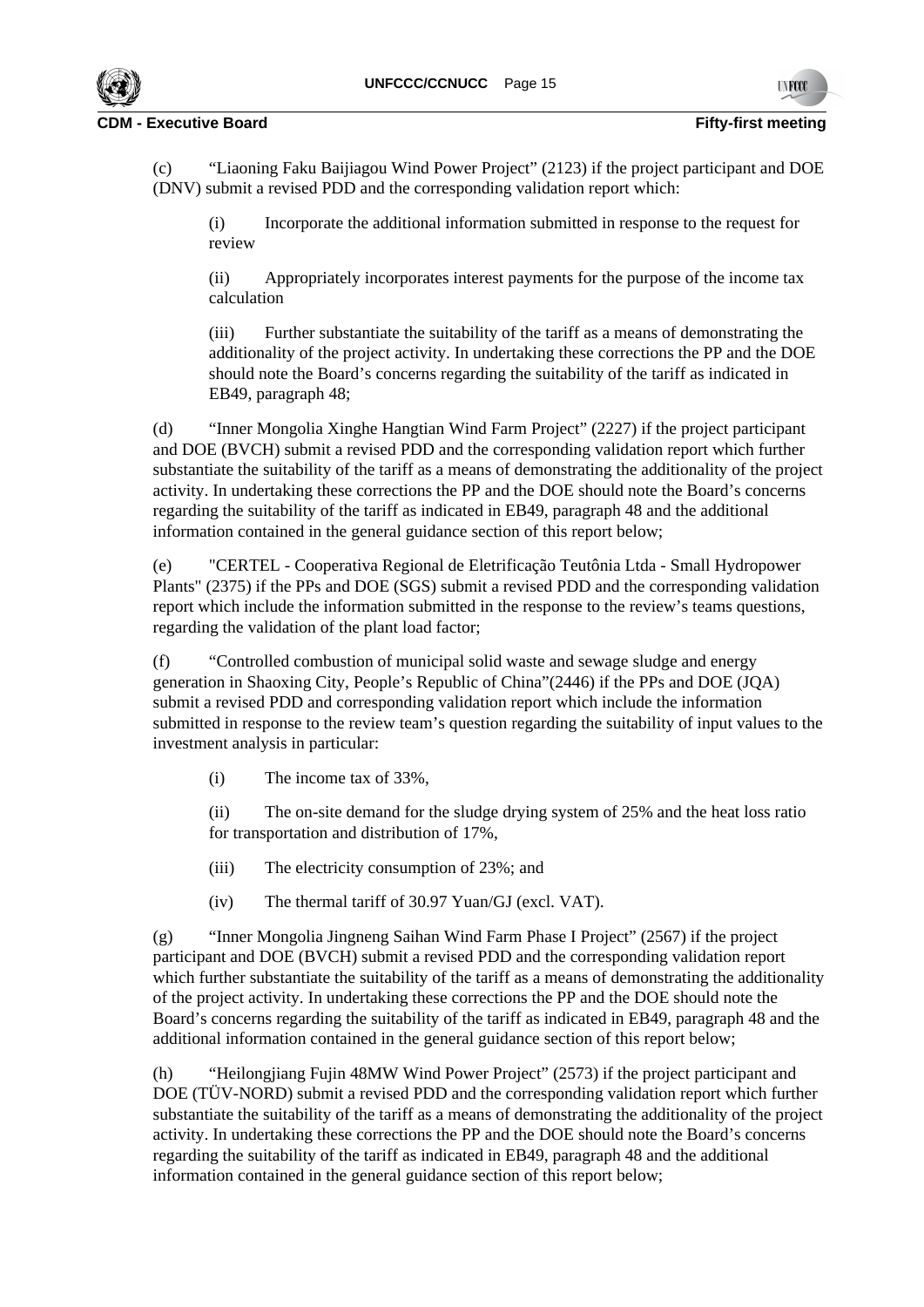

(i) "Guohua Wulate Zhongqi Phase I 49.5 MW Wind farm Project"(2597) if the project participant and DOE (BVCH) submit a revised PDD and the corresponding validation report which further substantiate the suitability of the tariff as a means of demonstrating the additionality of the project activity. In undertaking these corrections the PP and the DOE should note the Board's concerns regarding the suitability of the tariff as indicated in EB49, paragraph 48 and the additional information contained in the general guidance section of this report below;

(j) "Project JBS S/A – Slaughterhouse Wastewater Aerobic Treatment – Vilhena Unit" (2610) if the PPs and DOE ( TÜV-SÜD ) submit a revised PDD and the corresponding validation report which include:

(i) The information submitted in response to the review team's question regarding: (1) The confirmation that the readjustment considered in the baseline scenario ensures a volumetric loading rate of COD above 0.1 kg COD m3 per day in line with the requirements of the applicable methodology, (2) The sensitivity analysis conducted by the PP and validated by the DOE; (3) The changes made to the investment analysis assumptions between the GSC PDD and the PDD submitted for registration;

(ii) A further detailed description of the changes made to the baseline assumptions during validation, including the reasons for such changes and their impact on the corresponding calculations.

(k) "Methane Recovery Project of Fuyu Huihai Alcohol Co., Ltd." (2647) if the PPs and DOE (JCI) submit a revised PDD and the corresponding validation report which incorporate the information submitted in the response to the review, regarding the suitability of the 12% benchmark ;

(l) "Xiangfan Huaxin Cement 7.5 MW Waste Heat Recovery as Power Project" (2671) if the PPs and DOE ( TÜV-SÜD ) submit a revised PDD and the corresponding validation report that include the information submitted in response to the review team's questions regarding suitability of grid connection reserved capacity charge and "other manufacture cost", and exclusion of the capacity/demand charge as savings to the project activity ;

(m) "Tianjin TEDA Sewage Methane Recovery Project" (2676) if the PPs and DOE ( TÜV-SÜD ) submit a revised PDD and the corresponding validation report which incorporate the information submitted in the response to the review, regarding the suitability of the 12% benchmark ;

(n) "10 MW bundled Luni.III & Luni.II hydroelectric projects for a grid system at Sri Sai Krishna Hydro Energies Private Limited in Kangra District, Himachal Pradesh" (2698) if the PPs and DOE (SGS) submit a revised PDD and the corresponding validation report which incorporate the additional information submitted in response to the Review Team's questions, regarding the suitability of the PLF considered. While the response regarding the issue on the escalation in O&M costs is not satisfactory, the issue is considered closed as the IRR does not cross the benchmark even if no escalation is applied.

61. In accordance with paragraphs 17 and 18 (c) of the procedures mentioned in paragraph 36, the Board could not register the project activity "Sichuan Tiejue 25MW Hydro Power" (2565) as the project participant and the DOE (JCI) have failed to demonstrate that the most plausible baseline scenario has been selected, as it has not been demonstrated that the alternative for the government to buy the project activity is more attractive than the project not undertaken as CDM project activity. The Board further notes that the evidence related to total stoppage of the project activity has not been sufficiently demonstrated.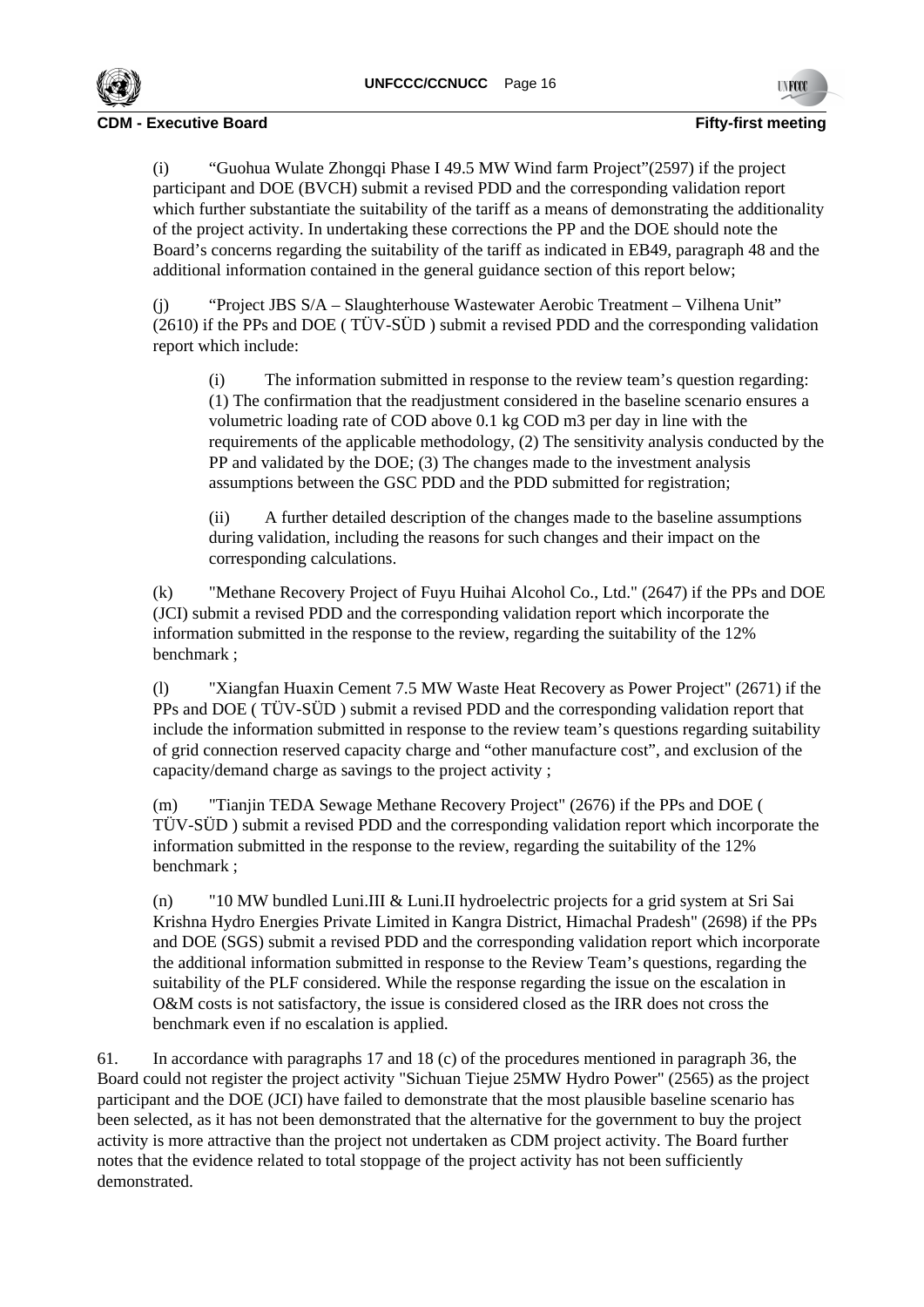

62. In accordance with the clarifications to paragraph 10 of the above-mentioned procedures the Board considered 8 project activities for which corrections had been submitted in response to the outcome of a previous request for review.

63. The Board agreed to register the project activity "NISCO Converter Gas Recovery and Utilization for Power Generation Project" (2469), taking note of the revised PDD and the revised validation report submitted by the project participant and the DOE (JOA).

64. The Board agreed to undertake a review of the project activity:

(a) "Enercon Wind Farm (Hindustan) Ltd in Rajasthan" (1168) submitted for registration by the DOE (SGS) and that the scope of this review is relating to issues associated with validation requirements, as contained in annex 51 to this report;

(b) "CECIC Zhangbei Gaojialiang Wind farm Project" (1895) submitted for registration by the DOE (BVCH) and that the scope of this review is relating to issues associated with validation requirements, as contained in annex 52 to this report;

(c) "Liaoning Faku 1st phase Wind Power Project" (2223) submitted for registration by the DOE (DNV) and that the scope of this review is relating to issues associated with validation requirements, as contained in annex 53 to this report;

(d) "Hebei Fengning Luotuogou 1st Phase Wind Power Project" (2462) submitted for registration by the DOE (DNV) and that the scope of this review is relating to issues associated with validation requirements, as contained in annex 54 to this report;

(e) "Jiangsu Dongling Wind Farm Project" (2532) submitted for registration by the DOE (KEMCO) and that the scope of this review is relating to issues associated with validation requirements, as contained in annex 55 to this report;

(f) "The Bogeda 40.5 MW Wind-Farm Project in Urumqi, Xinjiang, China" (2537) submitted for registration by the DOE (TÜV-SÜD) and that the scope of this review is relating to issues associated with validation requirements, as contained in annex 56 to this report;

(g) "Inner Mongolia Ximeng Zheligentu Wind Farm Phase I Project"(2566) submitted for registration by the DOE (BVCH) and that the scope of this review is relating to issues associated with validation requirements, as contained in <u>annex 57</u> to this report;

65. In accordance with the clarifications to paragraph 18 (b) of the above-mentioned procedures the Board considered 10 project activities for which corrections had been submitted in response to the outcome of a previous review.

66. The Board could not register the project activities:

(a) "Inner Mongolia Huitengliang Phase II Wind Power Project"(1815) submitted for registration by the DOE (BVCH). The Board considered the corrected project documentation which had been submitted in response to the outcome of a review finalized at EB49. The Board noted that the corrections which had been requested following the review required the DOE to provide information as to whether the tariffs could be considered to be an E- policy and if not to assess in a quantitative manner whether the observed changes in the applicable tariff had resulted in a change in the incentives for investors. The Board considered that the DOE and project participant had failed to either clarify that the tariff could be considered an E- policy or provide a quantitative assessment. The Board could therefore not assess the suitability of the applied tariff and therefore could not register the proposed CDM project activity.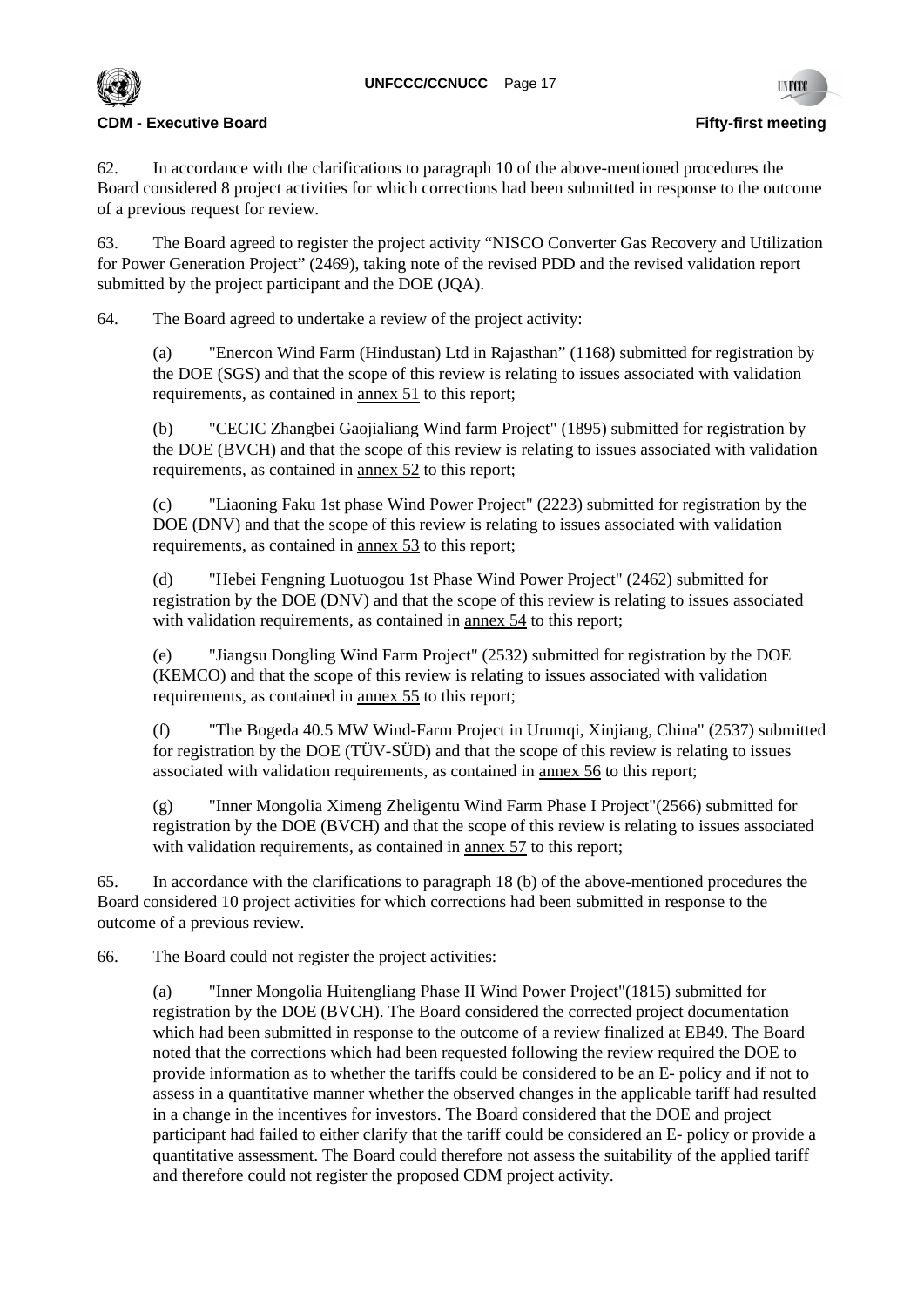

(b) "Heilongjiang Fujin Phase II 18MW Wind Power Project"(1866) submitted for registration by the DOE (BVCH). The Board considered the corrected project documentation which had been submitted in response to the outcome of a review finalized at EB47. The Board noted that the corrections which had been requested following the review required the DOE to assess, in a quantitative manner, whether the observed changes in the applicable tariff had resulted in a change in the incentives for investors. The Board considered that the DOE and project participant had failed to provide this quantitative assessment and therefore the Board could not assess the suitability of the applied tariff or register the proposed CDM project activity.

(c) "Inner Mongolia Siziwangqi Bayin'aobao Wind Power Project"(2053) submitted for registration by the DOE (DNV). The Board considered the corrected project documentation which had been submitted in response to the outcome of a review finalized at EB47. The Board noted that the corrections which had been requested following the review required the DOE to assess, in a quantitative manner, whether the observed changes in the applicable tariff had resulted in a change in the incentives for investors. The Board considered that the DOE and project participant had failed to provide this quantitative assessment and therefore the Board could not assess the suitability of the applied tariff or register the proposed CDM project activity.

(d) "Heilongjiang Yilan Hezuolinchang Wind Power Project"(2062) submitted for registration by the DOE (DNV). The Board considered the corrected project documentation which had been submitted in response to the outcome of a review finalized at EB47. The Board noted that the corrections which had been requested following the review required the DOE to assess, in a quantitative manner, whether the observed changes in the applicable tariff had resulted in a change in the incentives for investors. The Board considered that the DOE and project participant had failed to provide this quantitative assessment and therefore the Board could not assess the suitability of the applied tariff or register the proposed CDM project activity.

(e) "Inner Mongolia Bayannaoer Chuanjingsumu Wind Power Project"(2099) submitted for registration by the DOE (DNV). The Board considered the corrected project documentation which had been submitted in response to the outcome of a review finalized at EB47. The Board noted that the corrections which had been requested following the review required the DOE to assess, in a quantitative manner, whether the observed changes in the applicable tariff had resulted in a change in the incentives for investors. The Board considered that the DOE and project participant had failed to provide this quantitative assessment and therefore the Board could not assess the suitability of the applied tariff or register the proposed CDM project activity.

(f) "Huadian Kulun 201MW Wind Farm Project"(2100) submitted for registration by the DOE (DNV). The Board considered the corrected project documentation which had been submitted in response to the outcome of a review finalized at EB49. The Board noted that the corrections which had been requested following the review required the DOE to provide information as to whether the tariffs could be considered to be an E- policy and if not to assess in a quantitative manner whether the observed changes in the applicable tariff had resulted in a change in the incentives for investors. The Board considered that the DOE and project participant had failed to either clarify that the tariff could be considered an E- policy or provide a quantitative assessment. The Board could therefore not assess the suitability of the applied tariff and therefore could not register the proposed CDM project activity.

(g) "Guohua Tongliao Kezuo Zhongqi Phase I 49.5 MW Wind Farm Project"(2216) submitted for registration by the DOE (DNV). The Board considered the corrected project documentation which had been submitted in response to the outcome of a review finalized at EB47. The Board noted that the corrections which had been requested following the review required the DOE to assess, in a quantitative manner, whether the observed changes in the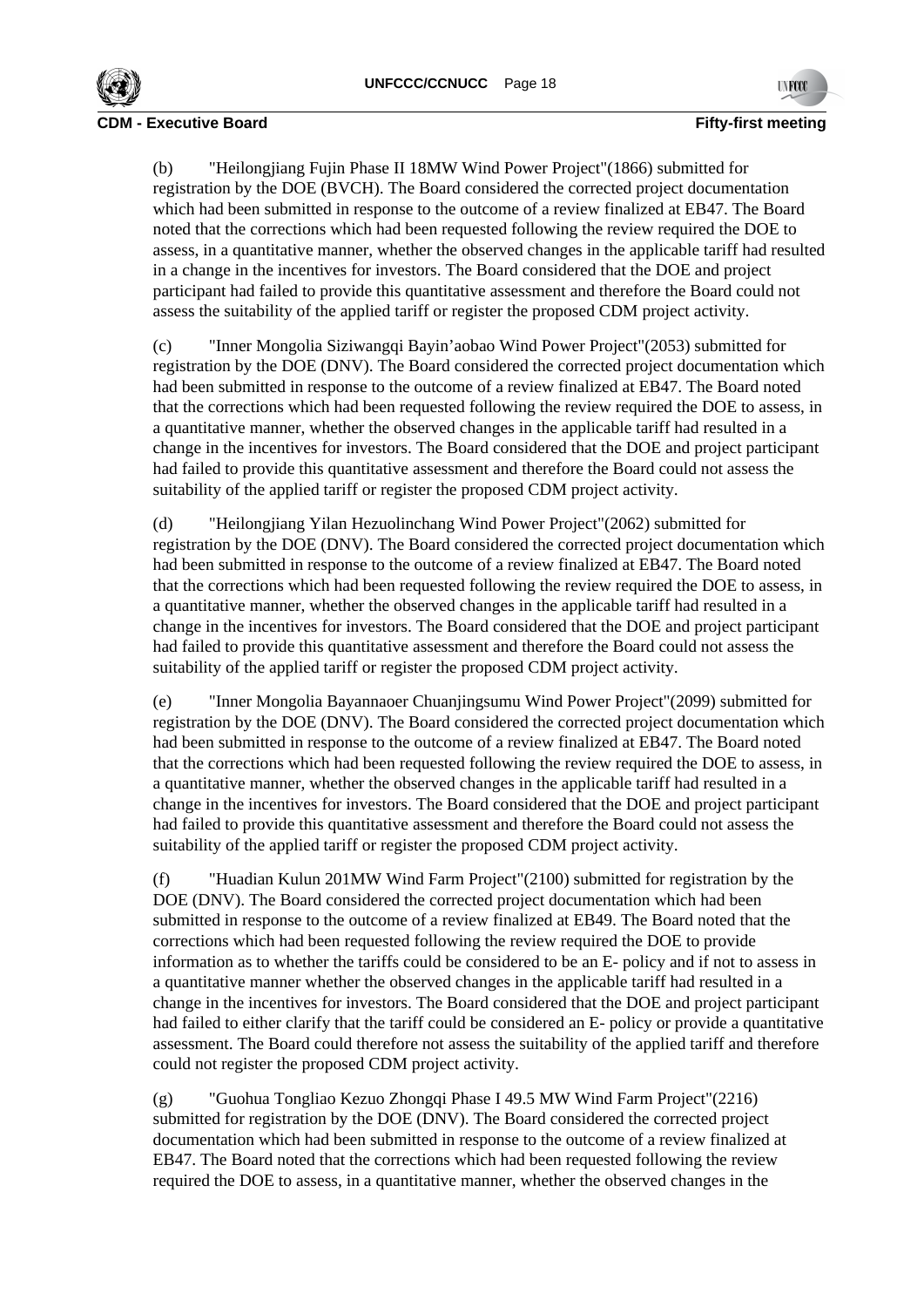

applicable tariff had resulted in a change in the incentives for investors. The Board considered that the DOE and project participant had failed to provide this quantitative assessment and therefore the Board could not assess the suitability of the applied tariff or register the proposed CDM project activity.

(h) "Liaoning Changtu Quantou Wind Power Project"(2219) submitted for registration by the DOE (DNV). The Board considered the corrected project documentation which had been submitted in response to the outcome of a review finalized at EB47. The Board noted that the corrections which had been requested following the review required the DOE to assess, in a quantitative manner, whether the observed changes in the applicable tariff had resulted in a change in the incentives for investors. The Board considered that the DOE and project participant had failed to provide this quantitative assessment and therefore the Board could not assess the suitability of the applied tariff or register the proposed CDM project activity.

(i) "Yichun xiaochengshan wind power Project"(2312) submitted for registration by the DOE (DNV). The Board considered the corrected project documentation which had been submitted in response to the outcome of a review finalized at EB48. The Board noted that the corrections which had been requested following the review required the DOE to assess, in a quantitative manner, whether the observed changes in the applicable tariff had resulted in a change in the incentives for investors. The Board considered that the DOE and project participant had failed to provide this quantitative assessment and therefore the Board could not assess the suitability of the applied tariff or register the proposed CDM project activity.

(j) "Xinjiang Huadian Xiaocaohu the 2nd phase of No.1 Wind Farm project"(2413) submitted for registration by the DOE (DNV). The Board considered the corrected project documentation which had been submitted in response to the outcome of a review finalized at EB49. The Board noted that the corrections which had been requested following the review required the DOE to provide information as to whether the tariffs could be considered to be an Epolicy and if not to assess in a quantitative manner whether the observed changes in the applicable tariff had resulted in a change in the incentives for investors. The Board considered that the DOE and project participant had failed to either clarify that the tariff could be considered an E- policy or provide a quantitative assessment. The Board could therefore not assess the suitability of the applied tariff and therefore could not register the proposed CDM project activity.

# *Registration procedure/General guidance*

67. In relation to the projects referred to in paragraph 66 the Board's concerns are noted in paragraph 48 of the report of its forty-ninth meeting.

68. From the information which has been provided to date by DOEs and project participants to support the suitability of the tariff, it has not been possible for the Board to determine whether:

(a) The tariff can be considered to include a subsidy derived from an E- policy; or

(b) Decreases in applicable tariffs could be attributed wholly to the reductions in unit investment costs which have occurred or could be considered to be a reduction of any subsidy.

69. In order to assess the appropriateness of the applied tariff, the Board requires project participants and DOEs to provide the quantified information required by EB49 paragraph 48. This would enable the Board to assess whether the guidance provided by the Board in relation to national and sectoral polices (EB22 Annex 3) has been properly assessed. Information on any policy or subsidy existing on or before 11 November 2001 is also required together with supporting information regarding how these policies and subsidies have changed. The Board also requires information on the source of funding for the tariffs paid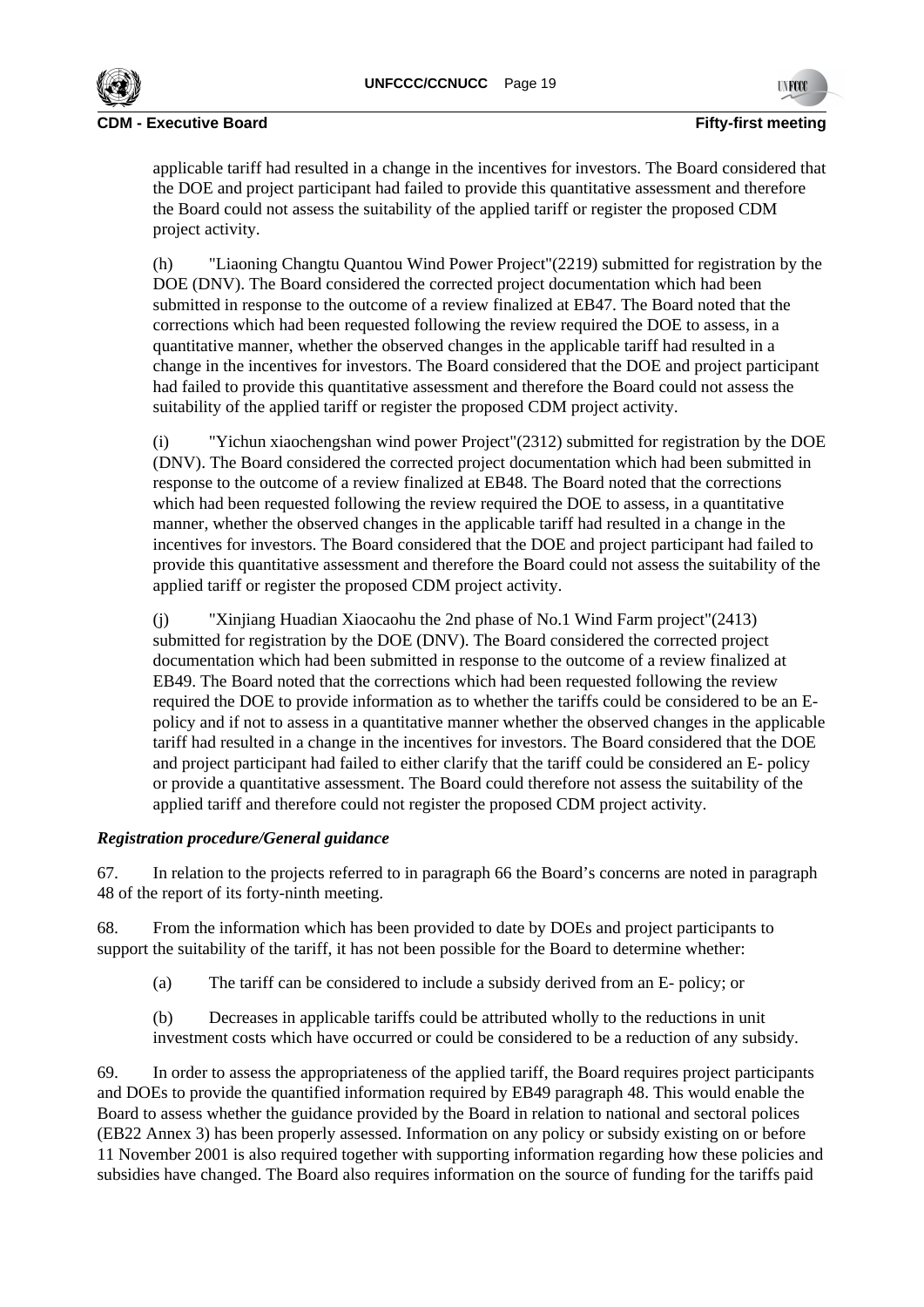

to wind power projects given that these tariffs are generally higher than the average price paid for power purchased from thermal-fired power plants.

70. The Board noted that the information provided by project participants and DOEs was insufficient to enable the Board to assess the appropriateness of the tariff. Given the importance of the tariff in the demonstration of the additionality through investment analysis the Board could not accept that the additionality of these specific project activities had been demonstrated.

71. The Board reminded the affected project participants of their right in accordance with paragraph 42 of the CDM M&P to have the proposed CDM project activities revalidated by a DOE and submitted for registration. Should project participants choose to exercise this option, they are requested to take account of and address the concerns expressed in this ruling.

72. The Board noted the important contribution which can be made by wind power to the reduction of greenhouse gas emissions by non-Annex I Parties and to the achievement of the ultimate objective of the Convention. The Board has and will continue to approve the registration of wind power projects which demonstrate their compliance with the rules established by Parties to the Kyoto Protocol and by the Board, including those related to additionality.

73. The Board further took note of the information presented by the secretariat in the "Initial background document on the development of wind power globally", as contained in Annex 14 to the annotated agenda of this meeting, and requested the secretariat to further develop this information by providing the Executive Board at a future meeting with further information on the policy support programmes in non-Annex I Parties for wind power.

74. The Board also requested the secretariat to draft a "Guideline for the consideration of the E+/Epolicies in the demonstration of additionality" for consideration at a future meeting.

75. Due to the time constraints, the Board did not consider the "Procedure for withdrawal of requests for registration", and agreed to consider these proposed procedure at its next meeting.

76. Due to the time constraints, the Board did not consider the information note regarding the "Policy options to assess grid emission factors published by DNAs" and agreed to consider these options at its next meeting.

77. The Board agreed to adopt version 03 of the "Guidelines on the assessment of investment analysis" as contained in annex 58 to this report.

78. With the aim of increasing the transparency and understanding by stakeholders of its rulings on cases the Board agreed to adopt an "Information note regarding previous rulings related to the appropriateness of benchmarks for project activities utilizing waste heat/waste gas for power generation" as contained in annex 59 to this report.

# **Agenda sub-item 3 (g): Matters relating to the issuance of CERs and the CDM registry**

79. The Board took note that 355,729,933 CERs have been issued as of 4 December 2009 and that the secretariat, in its capacity as the CDM registry administrator, continues to process requests for opening of holding accounts and for forwarding of CERs. The status of requests for issuance of CERs can be viewed on the UNFCCC CDM website at <http://cdm.unfccc.int/Issuance>.

# *Case specific*

80. In accordance with the procedures for review as referred to in paragraph 65 of the CDM modalities and procedures, the Board considered a request for review of 21 requests for issuance.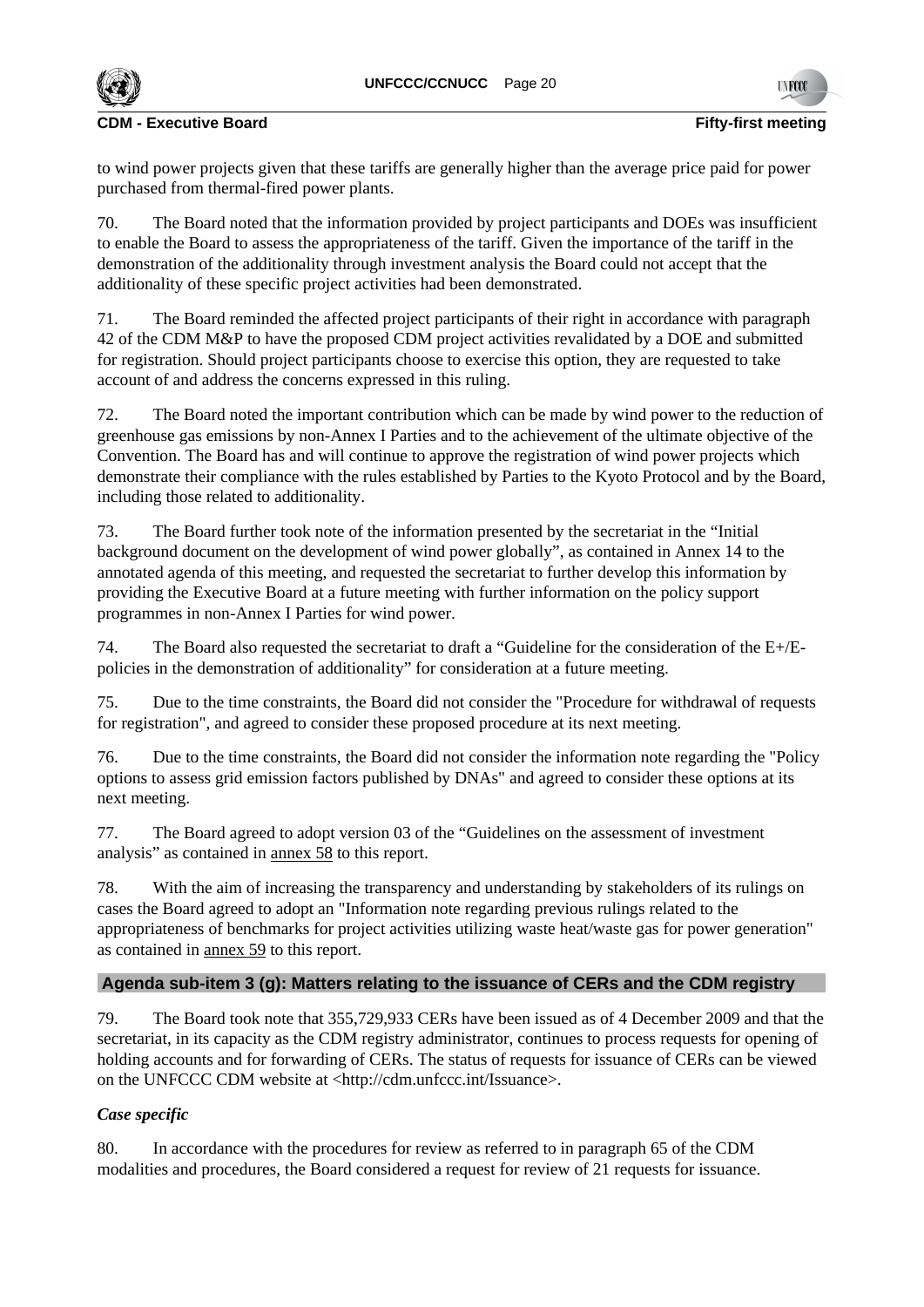

81. In accordance with paragraph 10 of these procedures, the Board agreed, subject to a check by the secretariat of the revised documentation and in consultation with the Chair of the Board, to instruct the CDM registry administrator to issue CERs for:

(a) "GHG emission reduction by thermal oxidation of HFC 23 at refrigerant (HCFC-22) manufacturing facility of SRF Ltd " (0115), if the project participant and the DOE (SGS) submit a revised monitoring report and a corresponding verification report which incorporates the corrected project emissions from this monitoring period only, and a new request for issuance form corresponding to the corrected amount of CERs.

(b) "125 MW Wind Power Project in Karnataka, India" (0315), if the project participant and the DOE (BVC) submit a revised monitoring report, a corresponding revised verification report, and a new request for issuance form which include:

(i) The correct value of electricity imported in August/2006; and

(ii) A Forward Action Request to revise the Monitoring Plan to correct the description of the grid emission factor monitoring at table from item D.2.1.3, in line with VVM paragraph 185.

(c) "Biomass based independent power project at Malwa Power Private Limited, Mukatsar, Punjab" (0331), if project participant and the DOE (TÜV-SÜD) submit a revised monitoring report and a corresponding revised verification report which incorporate:

(i) Clarification regarding the reasons of the increase in the emission reductions during the monitoring period; and

(ii) Correct description of the biomass used for the project activity.

(d) "El Gallo Hydroelectric Project" (0393), if the project participant and the DOE (TÜV-SÜD) submit a revised monitoring report and a corresponding Verification Report and a new request for issuance form which incorporate:

(i) An explanation whether the actual installed capacity of the project is inline with the permits, based on evidences assessed by the DOE during on-site visit in accordance with VVM paragraph 188, and the clarification about the difference between the observed capacity and the installed capacity; and

(ii) The correct grid emission factor for the monitoring period in consideration, taking into account guidance provided by the Board as contained in paragraph 89 of this report.

(e) "AWMS GHG Mitigation Project MX06-B-19, Sonora, México" (0428), if the project participant and the DOE (DNV) submit a revised monitoring report and a corresponding verification report which incorporate:

(i) Clarification on electricity consumption submitted in response to the request for review;

(ii) Further clarification by the DOE on the verification of the emission coefficient for electricity (ECy) of 0.719kg CO2 /kWh submitted in response to the review and 0.523kg CO2 /kWh and a revised monitoring report which includes reference data; and

(iii) Revised spreadsheet which contains formulae for calculation of emission reductions and the verified grid emission factor.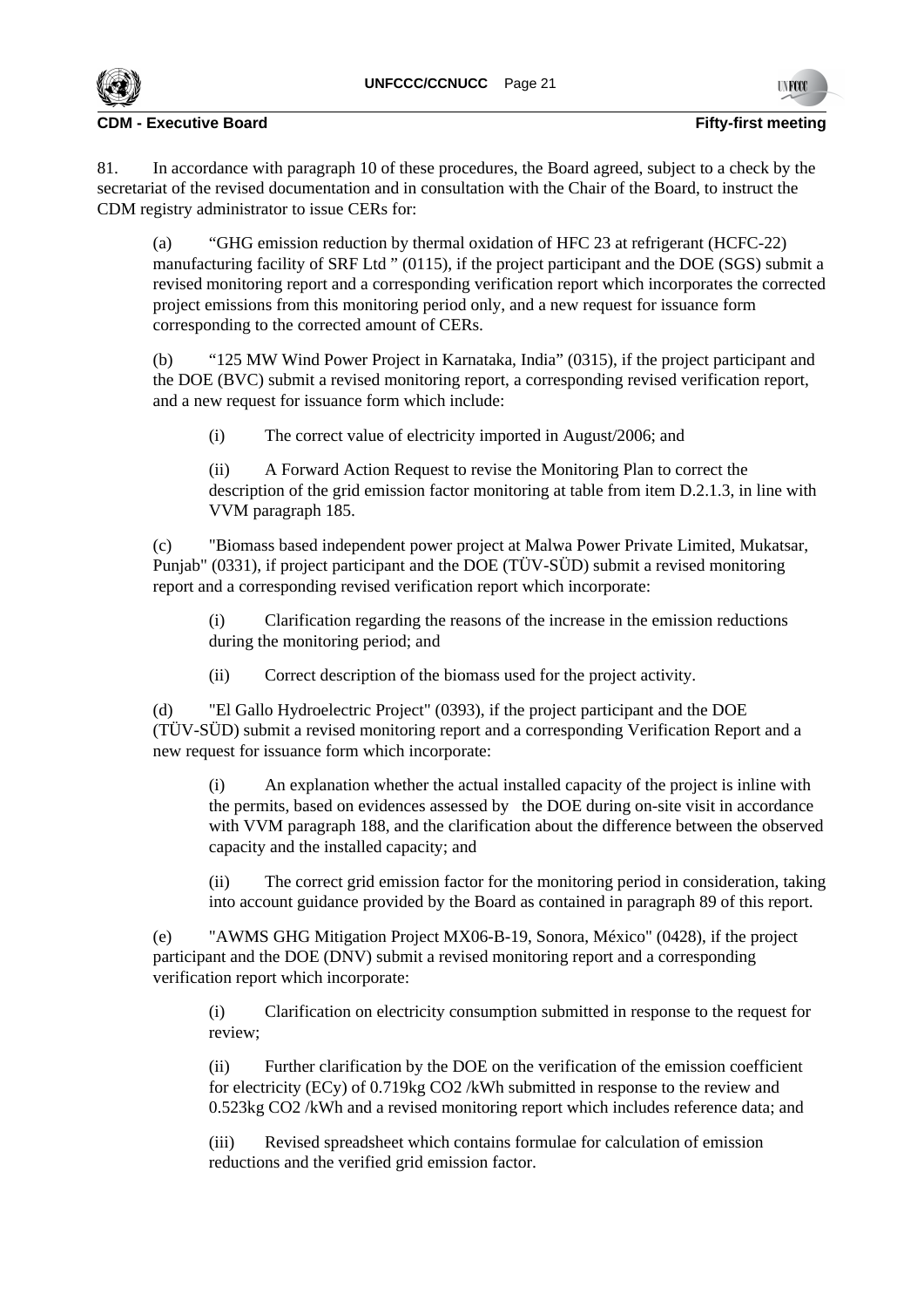

(f) "AWMS GHG Mitigation Project MX06-B-32, Aguascalientes and Guanajuato, México" (0463), if the project participant and the DOE (DNV) submit a revised monitoring report including the CER spreadsheet with calculation formulae and a corresponding revised verification report which incorporate:

(i) The clarifications provided in response to the request for review regarding the verification on the project compliance with the 95% confidence level as to methane content measurement, and the verification of the electricity consumption equipments; and

(ii) Further clarification by the DOE on how it has verified the electricity emission factor that was used in the calculation of leakage and why the revised monitoring report submitted in response to the request for review states a different value of 0.719 kg CO2/kWh while the PDD states 0.523 kg CO2/kWh.

(g) "AWMS GHG Mitigation Project BR05-B-17, Espirito Santo, Mato Grosso, Mato Grosso do Sul, and Minas Gerais, Brazil" (0467), if the DOE (DNV) submit a revised verification report that incorporates the correct means of verification for electricity consumption by the project activity and if the revised monitoring report which includes the reference data and formulae for emission reductions calculation in the spreadsheet cells is displayed in the UNFCCC CDM website.

(h) "AWMS GHG Mitigation Project BR05-B-12, Mato Grosso, Mato Grosso do Sul, Minas Gerais, and Sao Paulo, Brazil " (0472), if the revised monitoring report which includes the reference data and the revised spreadsheet which contains the formulae for emission reductions calculation in the spreadsheet cells are displayed in the UNFCCC CDM website, and the DOE (DNV) submits a revised verification report which incorporate:

(i) The clarifications on the monitoring of methane content at 95% confidence level; and

(ii) The correct means of verification for electricity consumption by the project activity.

(i) "Peruvian Fuel-Switching Project" (1073), if the project participant and the DOE (SGS) submit the detailed spreadsheet which includes the calculation of the project efficiency and values of all the parameters used in these calculations.

(j) "Fuel switchover from higher carbon intensive fuels to Natural Gas (NG) at Indian Farmers Fertiliser Cooperative Ltd (IFFCO) in Phulpur Village, Allahabad, Uttar Pradesh by M/s Indian Farmers Fertiliser Cooperative Ltd (IFFCO)" (1289), if the project participant and the DOE (SGS) submit a revised monitoring report, a corresponding revised verification report, and a new request for issuance form which incorporate the application of monitored efficiencies in the emission reduction calculation, as provided in response to the request for review.

(k) "Inner Mongolia Zhuozi 40MW Wind Power Project" (1327), if the project participant and the DOE (BVC) submit a revised monitoring report and a corresponding revised verification report which include:

(i) Calibration result conducted on 01/04/2008; and

(ii) A Forward Action Request to revise the Monitoring Plan to include the monitoring method for electricity imported from the back up line in line with VVM paragraph 185.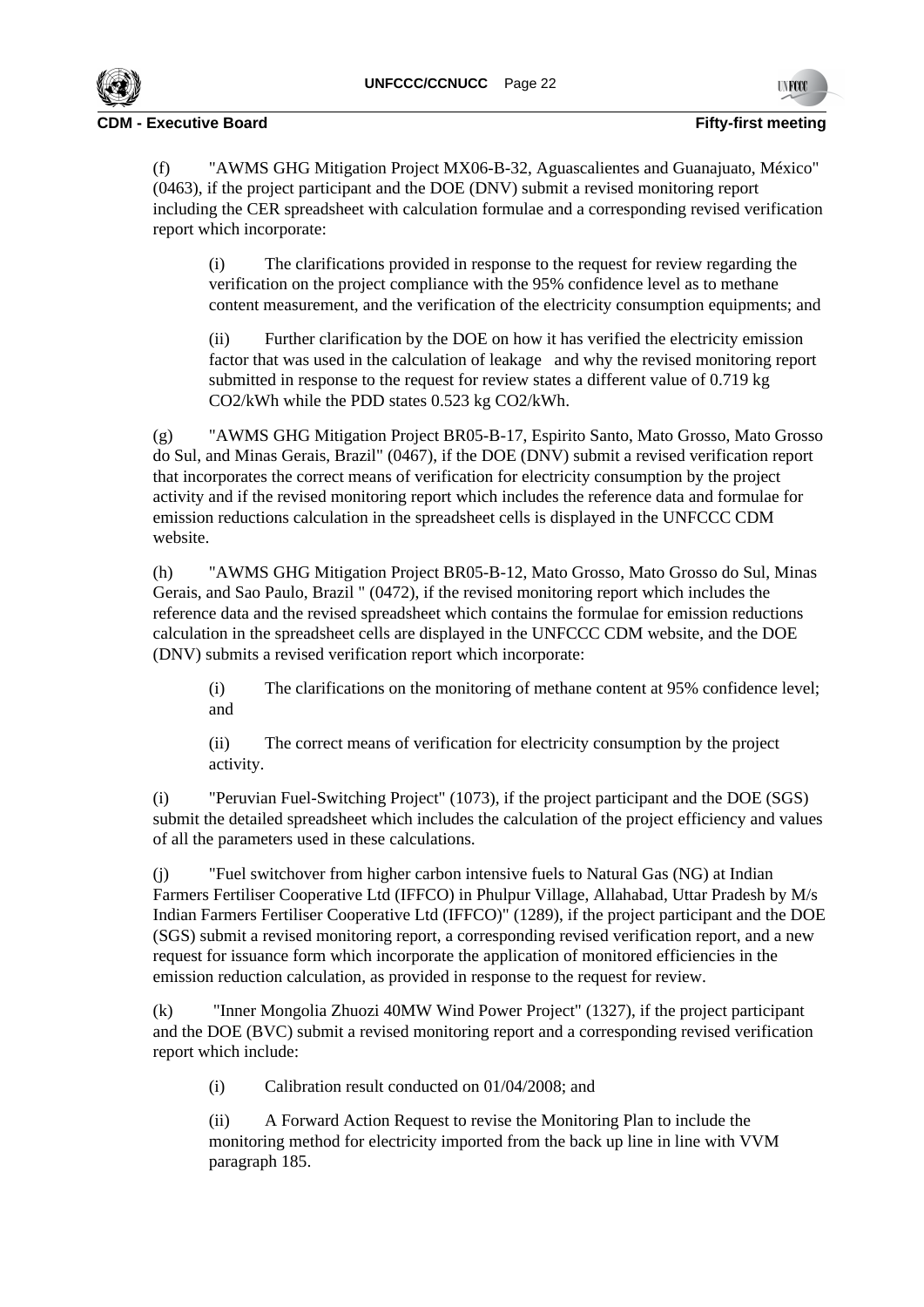

(l) "Project for the catalytic reduction of N2O emissions with a secondary catalyst inside the ammonia reactor of the N1 & N2 nitric acid plants at Haifa Chemicals Ltd., Israel " (1369), if the project participant and the DOE (DNV) submit a revised monitoring report, a corresponding revised verification report, and a request for issuance form which include:

The baseline emission factor calculation following the Board's clarification as contained in annex 12 of this report; and

Clarifications on the normal operating temperature range N1 and N2 as provided in response to the request for review.

(m) "Irani Wastewater Methane Avoidance Project " (1410), if the project participant and the DOE (DNV) submit a revised monitoring report and a corresponding verification report which incorporate clarifications submitted in response to the request for review regarding:

- (i) Actual installed capacity of electric devices; and
- (ii) Calibration frequency in line with the actual practice.

(n) "Regional landfill projects in Chile" (1435), if the project participant and the DOE (TÜV-SÜD) submit a revised monitoring report and a corresponding verification report which incorporate:

(i) Clarifications regarding manufacturer specifications of the flare;

(ii) Clarifications regarding calibration and re-calibration dates of the temperature and pressure meters and the flare thermocouple; and

(iii) Re-calculation of emission reductions for the months of July 2009 and September 2009 which takes into account the manufacturer specifications applied to calculate the default values of flare efficiency as provided in response to the request for review.

(o) "Tianji Group Line 2 N2O Abatement Project" (1437), if the project participant and the DOE (DNV) submit a revised monitoring report, a corresponding revised verification report, and a new request for issuance form which include:

(i) Clarification on the selection of campaigns for establishing operating parameters and normal campaign length as provided in response to the request for review; and

The baseline emission factor calculation following the Board's clarification as contained in annex 12 of this report.

(p) "CTRVV Landfill emission reduction project" (1491), if the project participant and the DOE (RINA) submit a revised monitoring report, a revised verification report, and a new request for issuance form, which incorporate clarifications provided in response to the request for review regarding:

- (i) Reasons data vintage year 2007 for grid emission factor was used;
- (ii) Validity and frequency of the calibration of relevant equipments; and

(iii) Information flow relating to the data generating, aggregating, recording and reporting in the verification.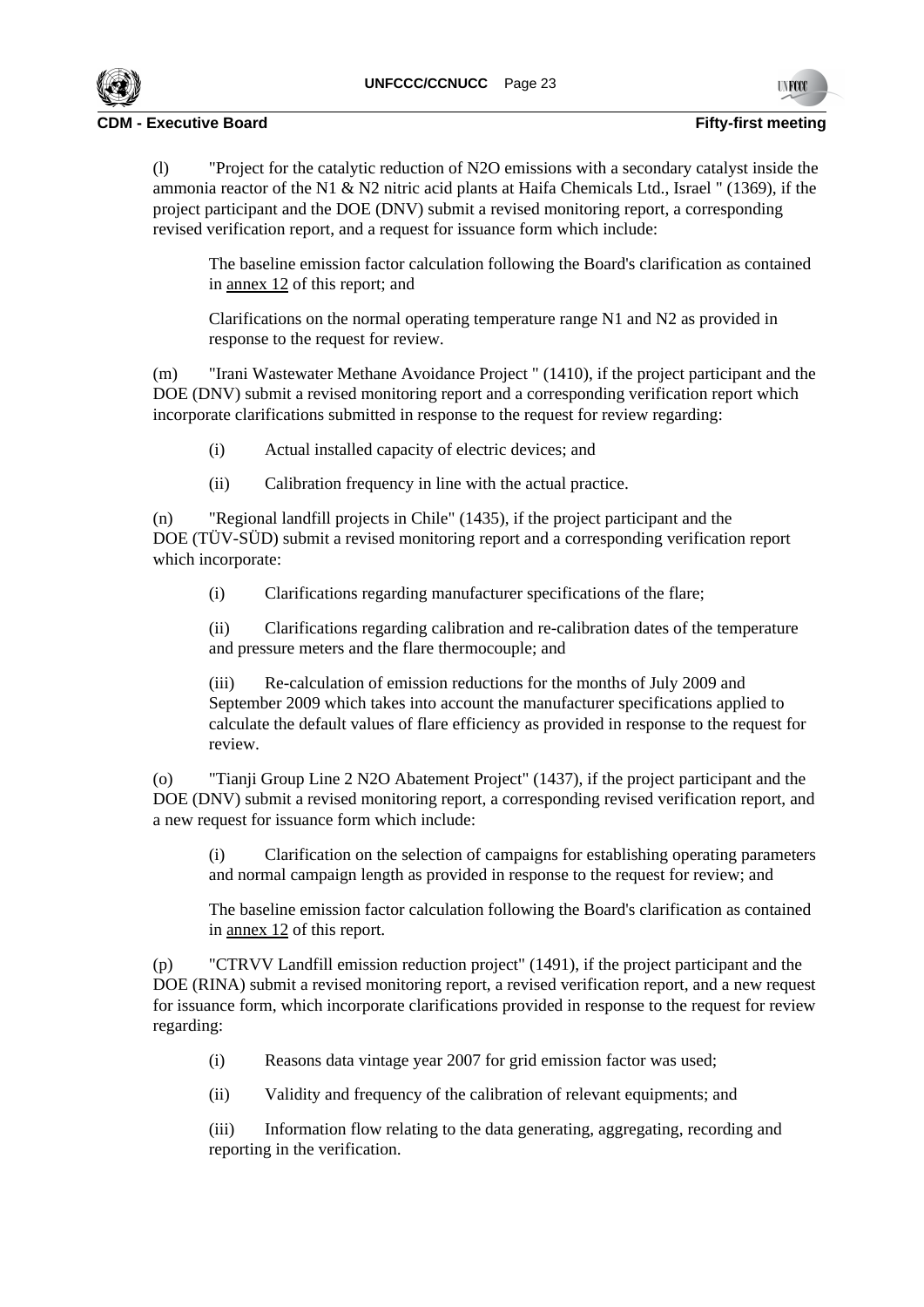



(q) "Waste Heat based Captive Power Project in Hunan Hualing Liangang" (1686), if the project participant and the DOE (TÜV-SÜD) submit a revised monitoring report and a corresponding revised verification report which include:

(i) A correct statement regarding the supply of the electricity generated by the project activity;

(ii) A Forward Action Request to revise the monitoring plan to reflect the actual number of meters used to measure EGAux and the correct description of all electricity measurement instruments; and

(iii) The correct description of the instruments used to measure electricity.

82. In accordance with the provisions of paragraph 10 of these procedures, referred in paragraph 80, the Board agreed to undertake a review of the request for issuance of CERs and to appoint members of the review team for:

(a) "Jilin Tongyu Huaneng 100.05MW Wind Power Project" (0256), submitted by the DOE (TÜV-SÜD), and that the scope of this review is relating to issues associated with verification requirements, as contained in  $\frac{27}{\text{amex }60}$  to this report.<sup>27</sup>

(b) "Landfill gas recovery and electricity generation at "Mtoni Dumpsite", Dar Es Salaam, Tanzania" (0908), submitted by the DOE (TÜV-SÜD) and that the scope of this review is relating to issues associated with verification requirements, as contained in annex 61 to this report.

(c) "N2O decomposition project of PetroChina Company Limited Liaoyang Petrochemical Company" (1238), submitted by the DOE (SGS) and that the scope of this review is relating to issues associated with verification requirements, as contained in annex 62 to this report.

(d) "Monomeros Nitrous Oxide Abatement Project" (1428), submitted by the DOE (ICONTEC) and that the scope of this review is relating to issues associated with verification requirements, as contained in <u>annex 63</u> to this report<sup>28</sup>

83. The Board agreed on the nomination of the members of the review teams for the above. The review teams may call on outside expertise in consultation with the Chair of the Board, as appropriate.

84. In accordance with the procedures for review as referred to in paragraph 65 of the CDM modalities and procedures, the Board considered the recommendation of the review team for three requests for issuances which were placed "Under review" at the fiftieth meeting of the Board.

85. Noting that the calibration/accuracy testing of the meters has not been conducted as per the revised monitoring plan and the relevant guidance provided by the Board for small scale project activity, the Board agreed to instruct the CDM registry administrator to issue CERs for "Vaturu and Wainikasou Hydro Projects" (0089), for the monitoring period 1 November 2006 - 31 October 2007, submitted by the DOE (TÜV-SÜD), subject to a check by the secretariat in consultation with the Chair of the Executive Board, provided that the project participant and the DOE submit a revised monitoring report and a corresponding revised verification report that apply a two (2) percent deduction to the claimed emission reductions.

The Board further noted that the DOE had not addressed the issue appropriately during the verification.

86. The Board agreed to instruct the CDM registry administrator to issue CERs, subject to satisfactory corrections, for "5 MW Renewable Energy Project for a Grid system, India at Beas Nallah in Kullu district of Himachal Pradesh by M/s Sai Engineering Foundation" (0943), for the monitoring period of 5 May 2007 - 31 December 2008, submitted by the DOE (DNV), if the project participant and the DOE submit a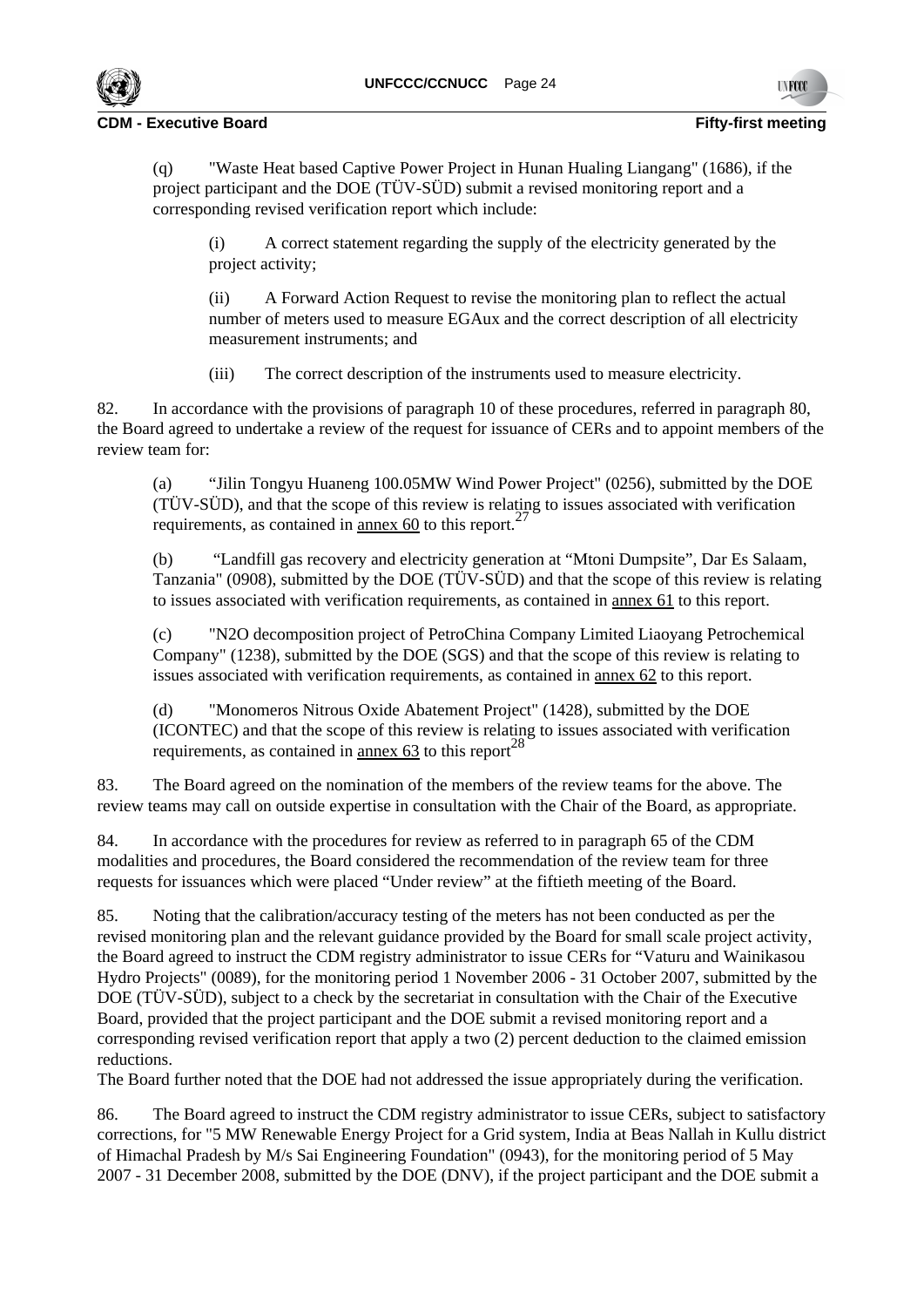

#### **CDM** - Executive Board **Figure 2018 Figure 2018 Figure 2018 Figure 2018 Figure 2018 Figure 2018**

revised monitoring report and a corresponding revised verification report which incorporate the clarification on the increase of the total electricity generation and net electricity generation related to the difference between the actual total losses and estimate in the PDD.

87. The Board could not approve the request for issuance of CERs for the project activity "NorthWind Bangui Bay Project" (0453) for the monitoring period 26 August 2007 - 25 August 2008, submitted by the DOE (AENOR), because:

(a) It has not been sufficiently demonstrated:

(i) how the formulae used by the project participant in calculating the electricity supplied to the grid by the project activity has been correctly applied, i.e. readings of the three meters used (M4, M8, and M9) are not reflected on the monitoring report or spreadsheet; and

(ii) whether the calculation of electricity supplied takes into account all sources of electricity imports from the grid to the project activity via both substations;

(b) The DOE failed to request for deviation or revision of the monitoring plan, since the actual monitoring practice is not in accordance with the monitoring plan, i.e. additional meters were installed while the original monitoring plan requires the monitoring of electricity supplied to the grid by project by direct measurement.

88. In accordance with paragraph 96 of the report of the twenty-eighth meeting of the Executive Board, the Board considered a request from a DOE to be permitted to submit previously rejected request for issuance for the same monitoring period covered by the rejection. The Board decided to permit the re-submission of the request for issuance for "Mondi Richards Bay Biomass Project" (0966) submitted by the DOE (DNV) for the monitoring period of 1 October 2005 - 31 March 2007.

# *General guidance*

89. The Board emphasized that in order to ensure an accurate determination of the ex-post grid emission factor during the issuance stage, the project participants should endeavour to use the data vintage for year (y) in which the project generation occurs and report it in the monitoring report submitted to the DOE for verification.

If at the time of submission of monitoring report to the DOE, the data vintage from year y is not available and data from year  $(y-1)$  or  $(y-2)$  is being used the DOE shall, during verification, assess if more recent data has become publicly available and shall, if appropriate, raise a Corrective Action Request to project participants to incorporate the more recent data into the calculation of grid emission factor.

90. The Board discussed the requirement for the DNA to re-confirm project contribution to sustainable development in the context of requests for changes to the start of the crediting period post-registration and requests for changes from the registered Project Design Document. The Board further requested the secretariat to revise the "Procedures for requesting post-registration changes to the start of the crediting period" and "Procedures for notifying and requesting approval of changes from the project activity as described in the registered PDD", taking the views expressed by members on this issue into account, for further consideration by the Board at its next meeting.

91. The Board noted an oral presentation by the secretariat on the need to develop a standardized format for monitoring report to improve consistency in reporting of the implementation and monitoring of the project activity by project participants. The Board requested the secretariat to develop this form, and associated guidelines for completing the form, for the consideration by the Board at a future meeting.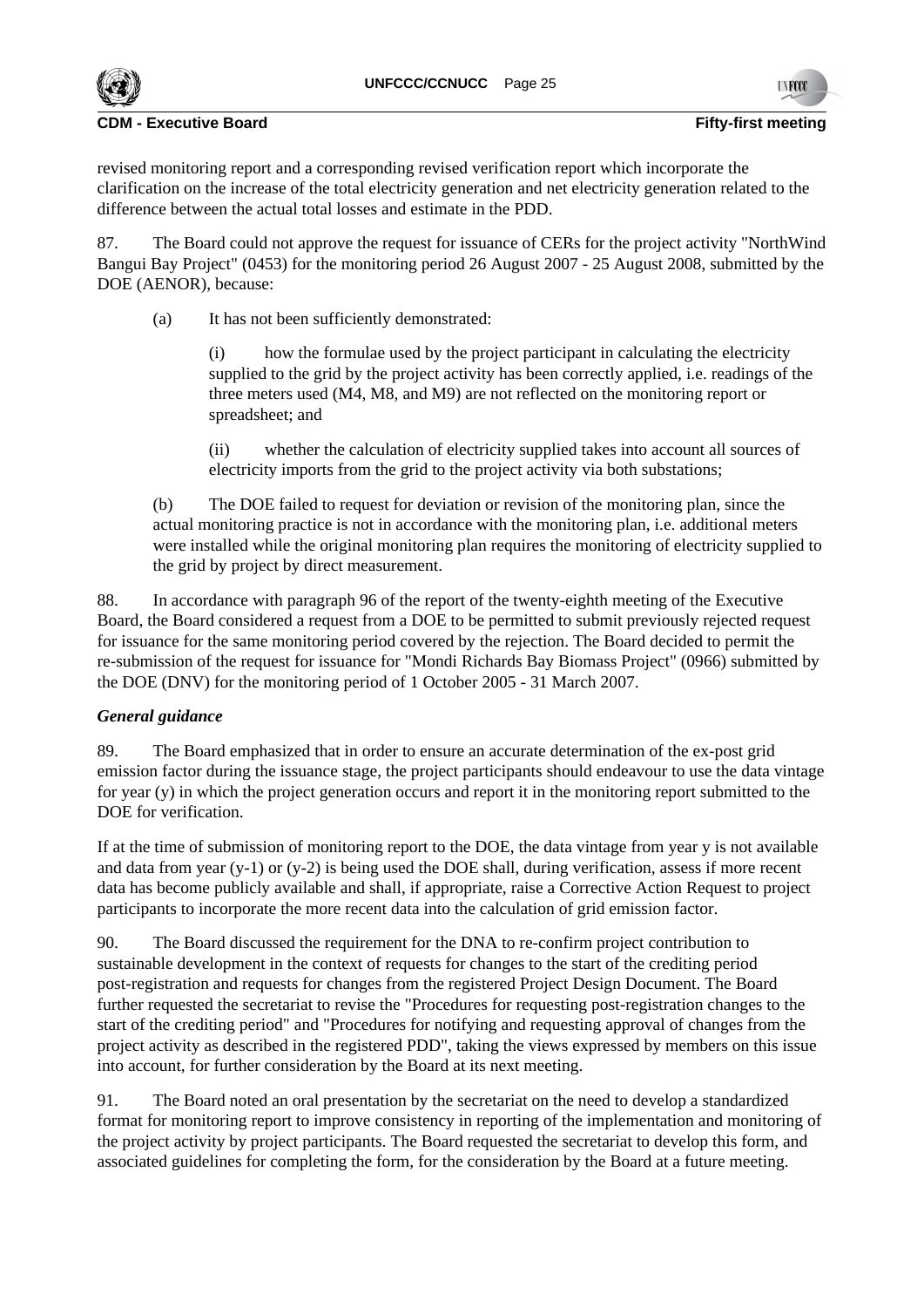

92. Due to the time constraints, the Board did not consider the "Procedure for withdrawal of requests for issuance", and agreed to consider these proposed procedure at its next meeting.

93. Due to the time constraints, the Board did not consider the revised draft "Guidelines for assessing compliance with the calibration frequency requirements", and agreed to consider this draft document at its next meeting.

# **Agenda item 4. CDM management plan and resources for the work on the CDM**

# *Resources*

94. The Board took note of the report by the secretariat on the status of implementation of activities which have been approved in the 2009 CDM-MAP including the status of recruitment of positions approved and encouraged the secretariat to continue in its effort to fill vacant positions. The Board was also informed by the secretariat that the drafting of the 2010 MAP is underway with the view submit the draft CDM-MAP to the Board for consideration at its fifty-second meeting in February 2010. In this respect the Board provided comments to the secretariat to be reflected in the CDM MAP 2010.

95. The Board took note of information on the status of resources as contained in annex 64. It was noted that since the fiftieth meeting of the Board, the income generated by registration fees, share of proceeds and methodology fees has grown by an additional USD 6.9 million as a result of the payment of USD 3.2 million in registration fees, USD 3.6 million in share of proceeds and USD 4,954 in methodologies fees.

96. The Board took note of an assessment of compliance with indicative timelines set by the Board in different processes.

# **Agenda item 5. Other matters**

# **Agenda sub-item 5 (a): Transparency**

97. The Board considered a presentation of the improved version of the catalogue of decisions. The Board welcomed these developments and requested the secretariat to complete this work and to disseminate information on accessibility of documents of the Board.

# **Agenda sub-item 5 (b): Relations with Designated National Authorities**

98. The Board took note of the update by the secretariat on the eighth meeting of the CDM DNA Forum held in Singapore from 26 - 28 October 2009. The DNA Forum included a day dedicated to interactions with the private sector which was welcomed by the DNA representatives. In addition, the meeting was held in conjunction with the Asia Carbon Forum, which provided further opportunities to DNAs to interact with other stakeholders.

99. The Board further took note of the date if the Informal DNA Forum meeting, which is planned to take place during the COP15/CMP5 on Monday, 14 December 2009 at 15:00 - 17:00 at the UNFCCC conference premises in Copenhagen, Denmark.

100. The Board took note that a survey on DNAs needs that assessed training provided by DNAs as well as training needs for DNAs have been launched and that the call will be extended to receive further responses from DNAs.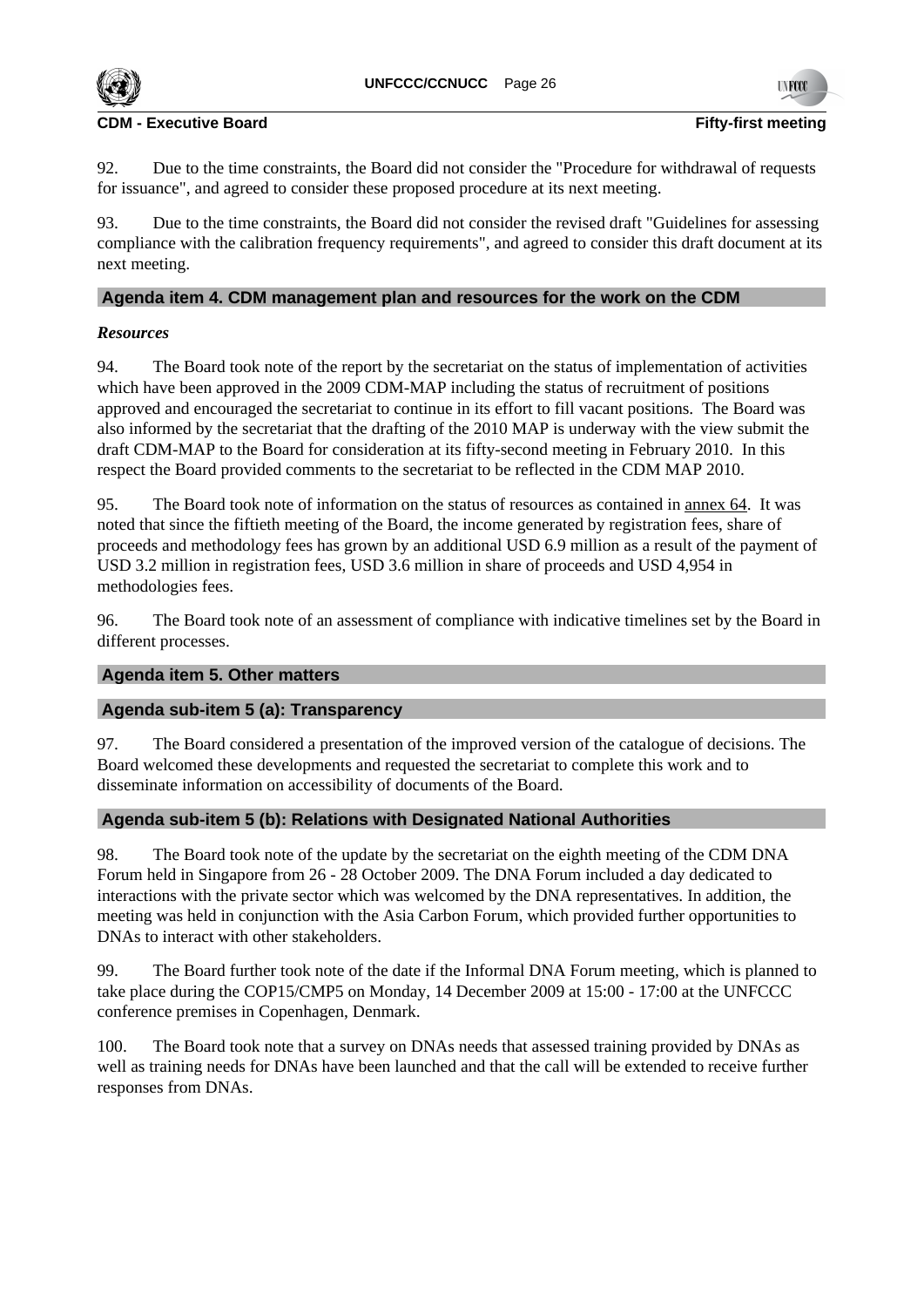

# **Agenda sub-item 5 (c): Relations with Designated Operational and Applicant Entities**

101. The Board took note of the report by the Chair of the DOE/AE Coordination Forum, Mr. Siddharth Yadav and welcomed the opportunity to engage with him in a session at the beginning of their meeting.

102. The Chair of the Forum elaborated the input received from entities for the consideration of the Board, and sought guidance on the following issues:

(a) The harmonisation of definition of technical areas within the sectoral scopes;

(b) A suggested revision to CDM Accreditation Standard with regard to the area of conflict of interest; and

(c) Validation and verification timelines.

103. The Board discussed the issues raised and requested the CDM-AP to take account of the concerns and proposals of the forum in its work on revision of the CDM Accreditation Standard.

104. The Board requested the Chair of the Forum to bring its various responses and questions, including performance against timelines, raised by the Board to the attention of the forum. The Board requested that the DOE responses on their measures to ensure compliance with the validation and verification timelines and information on their performance against them be made available to the next meeting of the Board.

105. The Chair of the Board stressed the need for the Forum to also pro-actively identify and propose possible solutions to the issues they have raised.

106. The Chair of the Board thanked Mr. Siddharth Yadav the out going chair of DOE/AE Forum for his contribution in the last one year and expressed that the continued communication between the DOEs/AEs through the forum will further the objectives of the CDM process.

# **Agenda sub-item 5 (d): Relationship with stakeholders, intergovernmental and non-governmental organizations (registered accredited observers)**

107. The Board stressed the importance that stakeholders follow the existing official channels of communication to communicate to the Board and therefore avoid informal communication means that may create unbalanced treatments among stakeholders.

108. The Board agreed to meet with registered observers for an informal interaction on the last day of the meeting after the adoption of the report, if time allows. The Board agreed to continue with such meetings in the afternoon of the last day of its future meetings, unless otherwise indicated. These meetings are available on webcast.

109. The Board further agreed to continue to meet with the same type of arrangement and to reconsider the issue when necessary. Observers to the fifty-second meeting of the Board shall have registered with the secretariat by 18 January 2010. In order to ensure proper security and logistical arrangements, the Board emphasized that this deadline will be strictly enforced by the secretariat.

# **Agenda sub-item 5 (e): Other business**

110. The Board agreed on the provisional agenda for its fifty-second meeting (8 - 12 February 2010) as contained in annex 65 to this report, with an open session on the 10 - 12 February 2010.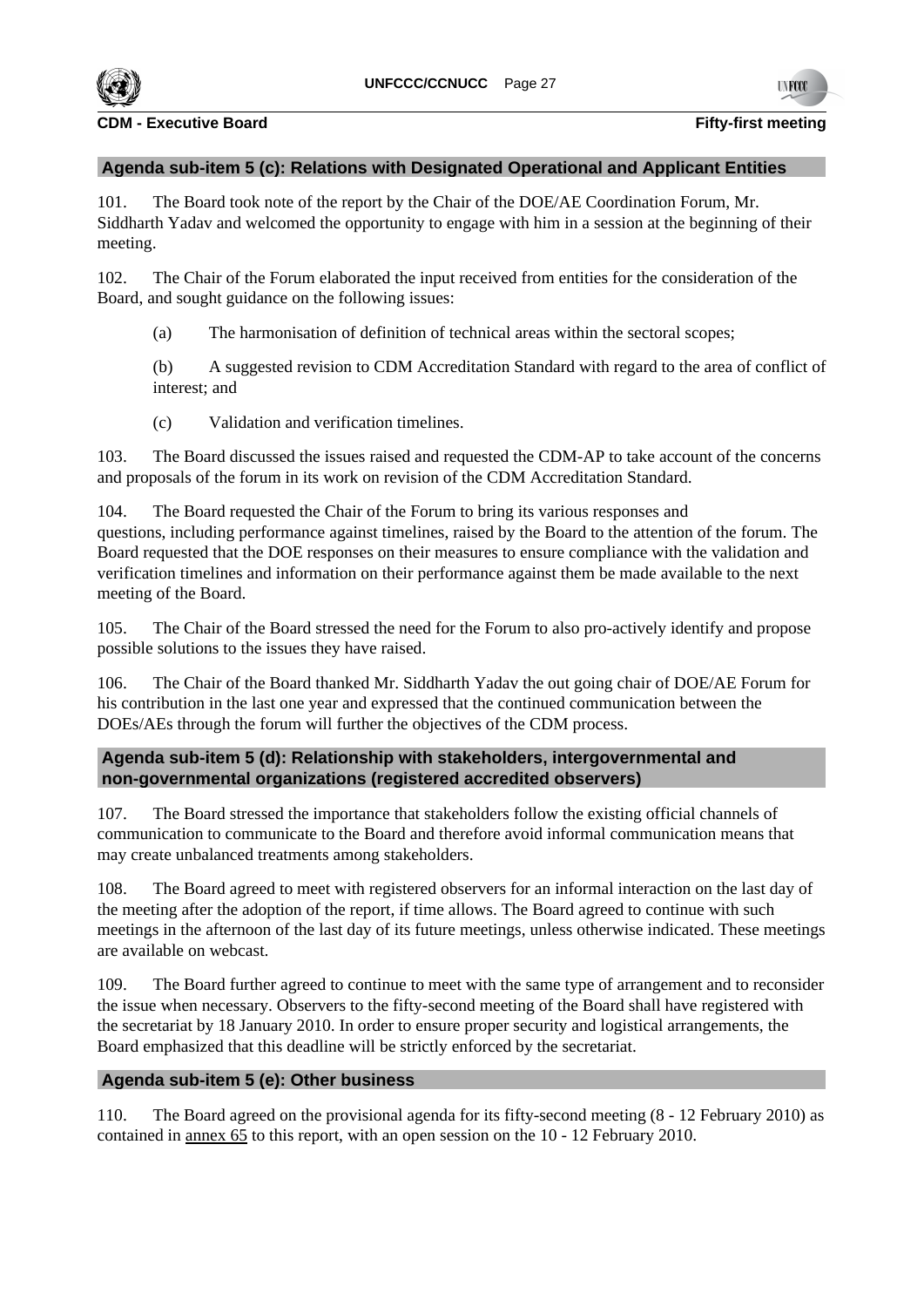

**TIV ROOT** 

# **Agenda item 6. Conclusion of the meeting**

111. The Chair summarized the main conclusions.

112. The Board expressed its deep appreciation to the outgoing Chair, Mr. Lex de Jonge, and Vice-Chair, Mr. Clifford Mahlung, for the outstanding leadership and dedication in ensuring that the CDM is operated in an efficient, cost-effective and transparent manner.

113. The Board also thanked all outgoing members and alternate members for their hard work and dedication to the process during their tenure.

### **Agenda sub-item 6 (a): Summary of decisions**

114. Any decisions taken by the Board shall be made publicly available in accordance with paragraph 17 of the CDM modalities and procedures and with rule 31 of the rules of procedure of the Executive Board.

# **Agenda sub-item 6 (b): Closure**

115. The Chair closed the meeting at 17:28 hours (GMT +1).

- - - - -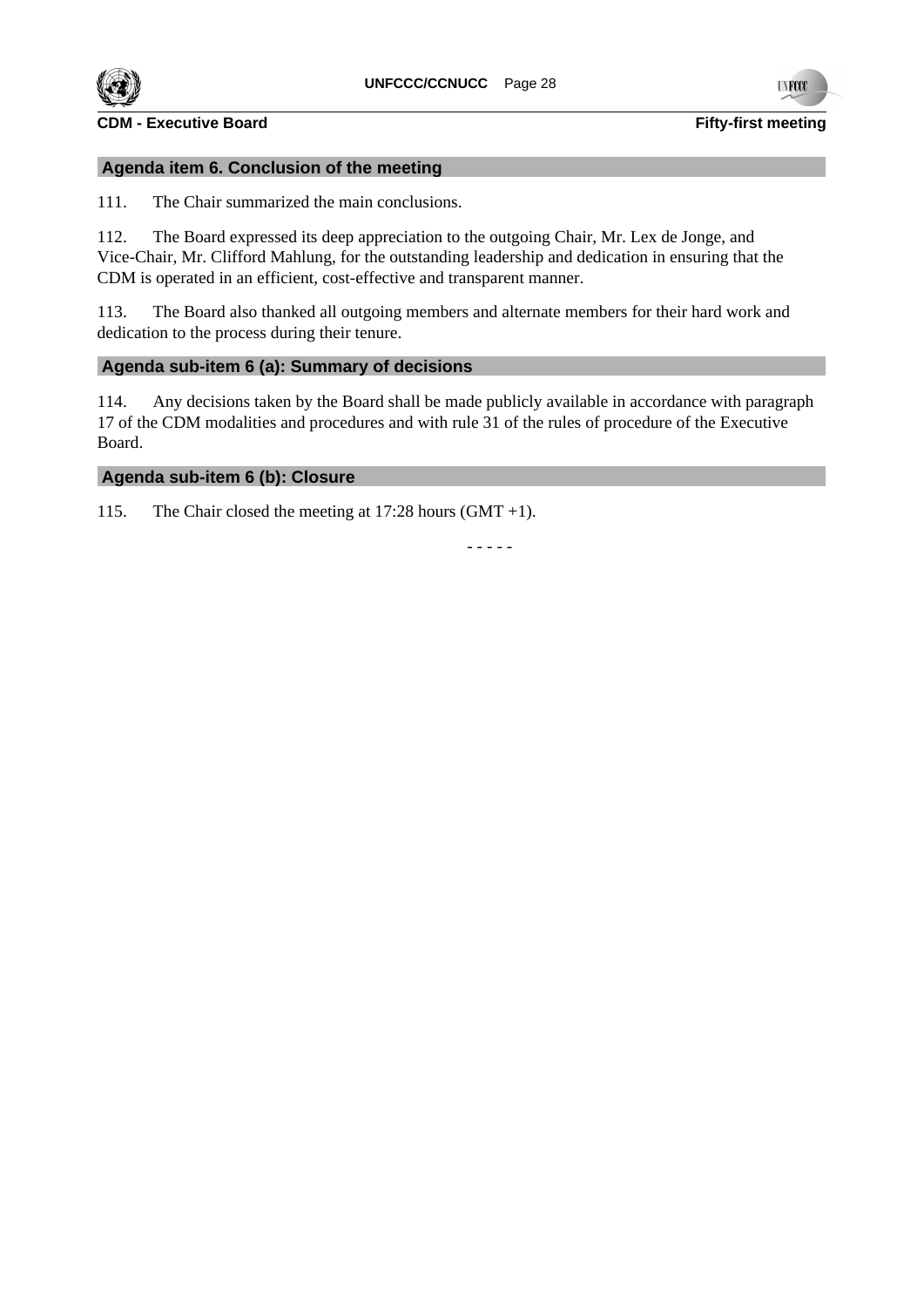

#### **Annexes to the report**

#### *Membership issues*

Annex 1 - Documents related to conflict of interest

#### *Accreditation*

Annex 2 - Implementation plan of the policy framework to monitor performance and address non-compliance by designated operational entities

Annex 3 - CDM validation and verification manual (Version 01.1)

### *Methodologies*

Annex 4 - AM0084 - "Installation of cogeneration system supplying electricity and chilled water to new and existing consumers" (version 01)

Annex 5 - AM0085 - "Co-firing of biomass residues for electricity generation in grid connected power plants" (version 01)

Annex 6 - AM0036 - "Fuel switch from fossil fuels to biomass residues in heat generation equipment" (version 03)

Annex 7 - AM0069 - "Biogenic methane use as feedstock and fuel for town gas production" (version 02)

Annex 8 - AM0074 - "Methodology for new grid connected power plants using permeate gas previously flared and/or vented" (version 02)

Annex 9 - AM0079 - "Recovery of SF6 from gas insulated electrical equipment in testing facilities" (version 02)

Annex 10 - ACM0012 - "Consolidated baseline methodology for GHG emission reductions from waste energy recovery projects" (version 03.2)

Annex 11 - Use of methodologies and timelines for the process of consideration of methodology related submissions

Annex 12 - Clarification to AM0034 (version 02): Catalytic reduction of N2O inside the ammonia burner of nitric acid plants

#### *CDM afforestation and reforestation project activities*

Annex 13 - Guidelines on conditions under which increase in GHG emissions related to displacement of pre-project grazing activities in A/R CDM project activity is insignificant

Annex 14 - Guidelines on conditions under which increase in GHG emissions attributable to displacement of pre-project crop cultivation activities in A/R CDM project activity is insignificant

Annex 15 - A/R Methodological Tool "Estimation of the increase in GHG emissions attributable to displacement of pre-project

agricultural activities in A/R CDM project activity"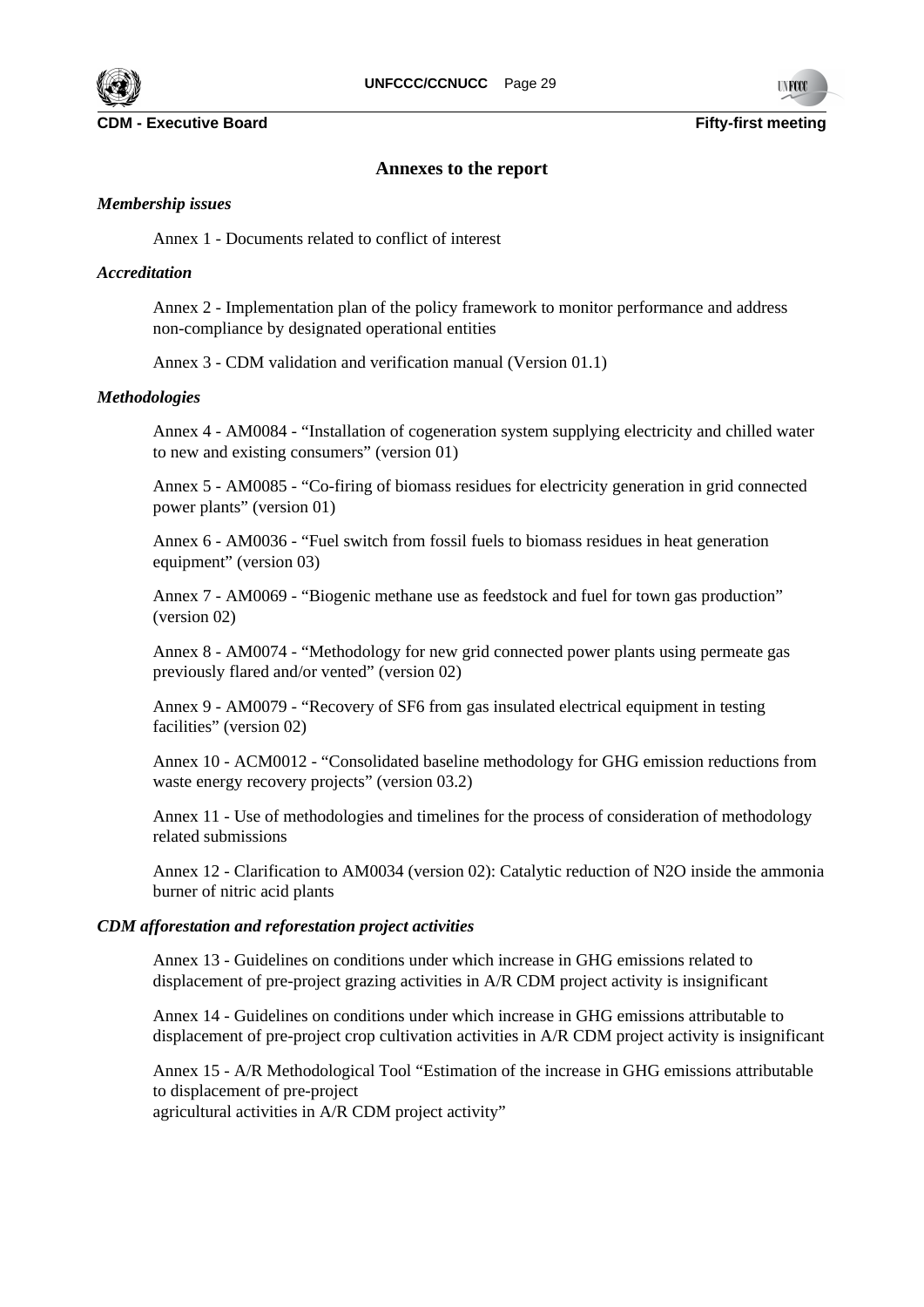



# *Issues relating to small-scale CDM project activities*

Annex 16 - AMS-II.D. Energy efficiency and fuel switching measures for industrial facilities (version 12)

Annex 17 - AMS-III.Q. Waste energy recovery (gas/heat/pressure) projects (version 03)

Annex 18 - AMS-II.G. Energy efficiency measures in thermal applications of non-renewable biomass (version 02)

Annex 19 - AMS-I.C. Thermal energy production with or without electricity (version 16)

### *Matters relating to the registration of CDM project activities*

- Annex 20 Scope of review (registration) Project 1422 Annex 21 - Scope of review (registration) - Project 1965 Annex 22 - Scope of review (registration) - Project 2483 Annex 23 - Scope of review (registration) - Project 2563 Annex 24 - Scope of review (registration) - Project 2580 Annex 25 - Scope of review (registration) - Project 2584 Annex 26 - Scope of review (registration) - Project 2586 Annex 27 - Scope of review (registration) - Project 2587 Annex 28 - Scope of review (registration) - Project 2589 Annex 29 - Scope of review (registration) - Project 2593 Annex 30 - Scope of review (registration) - Project 2604 Annex 31 - Scope of review (registration) - Project 2609 Annex 32 - Scope of review (registration) - Project 2615 Annex 33 - Scope of review (registration) - Project 2617 Annex 34 - Scope of review (registration) - Project 2628 Annex 35 - Scope of review (registration) - Project 2630 Annex 36 - Scope of review (registration) - Project 2646 Annex 37 - Scope of review (registration) - Project 2666 Annex 38 - Scope of review (registration) - Project 2674 Annex 39 - Scope of review (registration) - Project 2677 Annex 40 - Scope of review (registration) - Project 2680 Annex 41 - Scope of review (registration) - Project 2685
- Annex 42 Scope of review (registration) Project 2697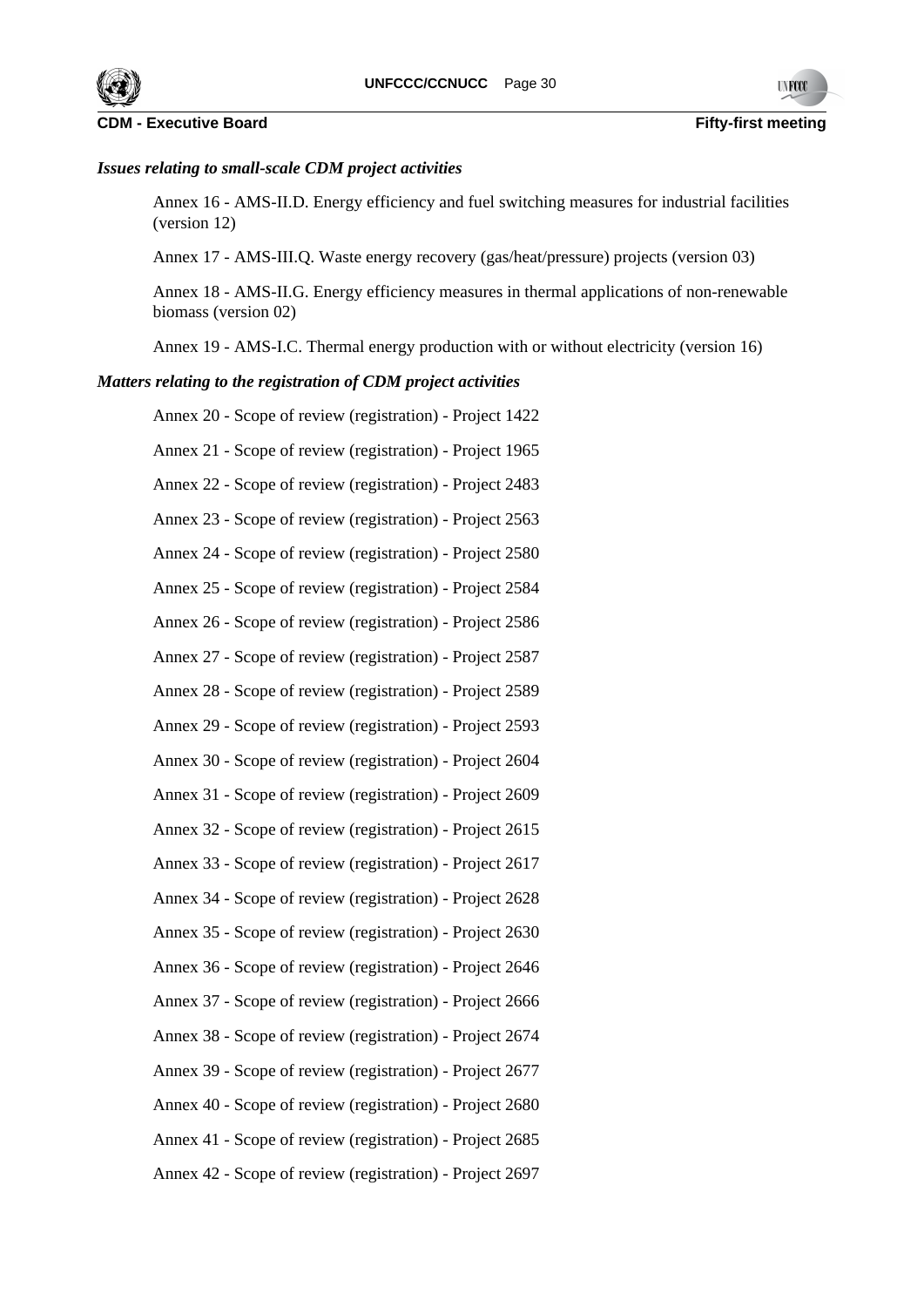

Annex 43 - Scope of review (registration) - Project 2725

Annex 44 - Scope of review (registration) - Project 2730 Annex 45 - Scope of review (registration) - Project 2731

Annex 46 - Scope of review (registration) - Project 2732

Annex 47 - Scope of review (registration) - Project 2733

Annex 48 - Scope of review (registration) - Project 2735

Annex 49 - Scope of review (registration) - Project 2813

Annex 50 - Scope of review (registration) - Project 2895

Annex 51 - Scope of review (registration) - Project 1168

Annex 52 - Scope of review (registration) - Project 1895

Annex 53 - Scope of review (registration) - Project 2223

Annex 54 - Scope of review (registration) - Project 2462

Annex 55 - Scope of review (registration) - Project 2532

Annex 56 - Scope of review (registration) - Project 2537

Annex 57 - Scope of review (registration) - Project 2566

Annex 58 - Guidelines on the assessment of investment analysis (version 03)

Annex 59 - Information note regarding previous rulings related to the appropriateness of benchmarks for project activities utilizing waste heat/waste gas for power generation

# *Matters relating to the issuance of CERs and the CDM registry*

Annex 60 - Scope of reviews (issuance) - Project 0256

Annex 61 - Scope of reviews (issuance) - Project 0908

Annex 62 - Scope of reviews (issuance) - Project 1238

Annex 63 - Scope of reviews (issuance) - Project 1428

# *Management plan and resources for the work on the CDM*

Annex 64 - Status of resources

# *Other matters*

.

Annex 65 - Provisional agenda for EB52

- - - - -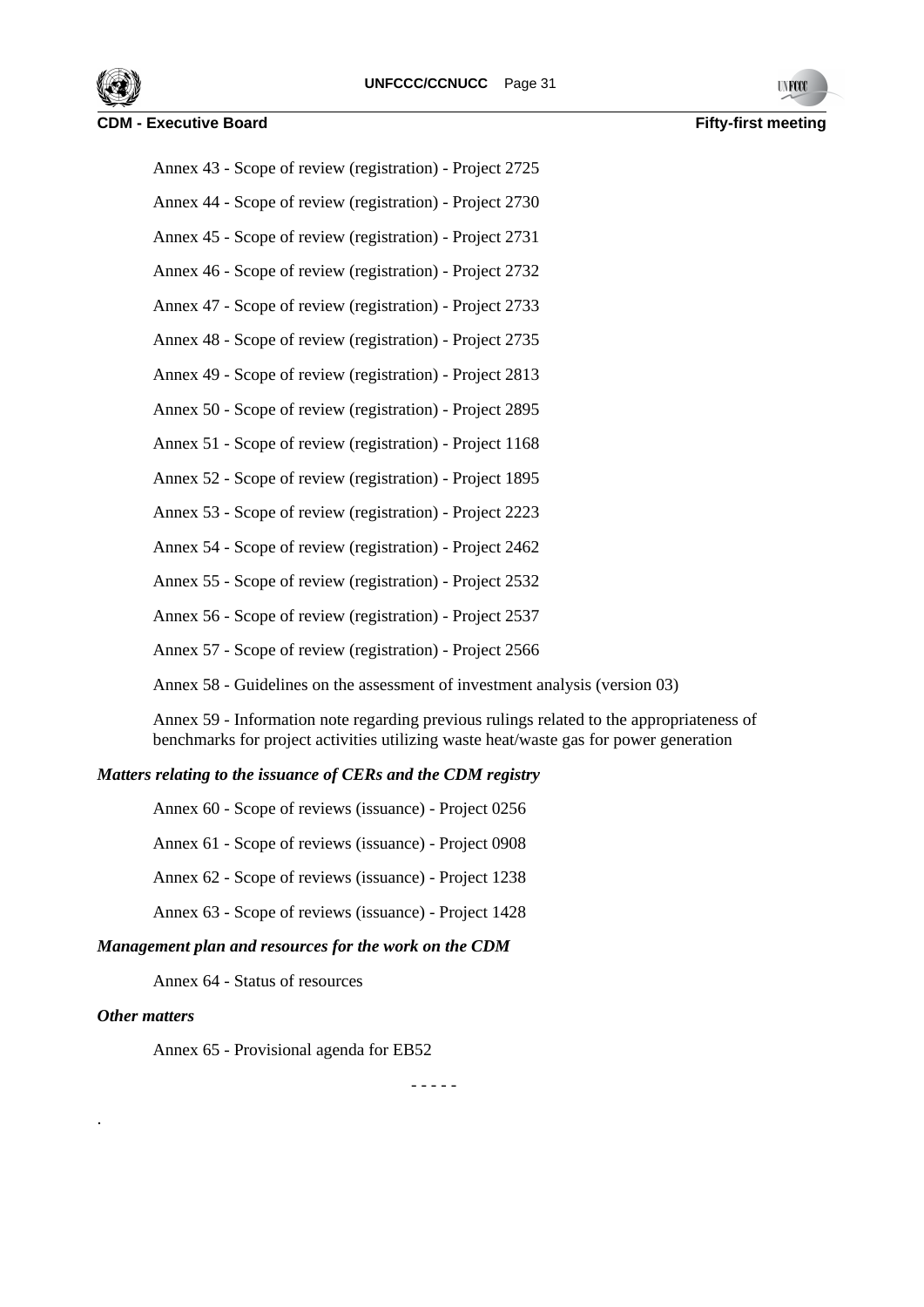

# **Endnotes**

- 1. If the Board ultimately decides to register the project activity, the PP/DOE shall submit a revised PDD and the corresponding validation report which incorporate the information submitted in response to the request for review regarding suitability of input values and energy production in the second year.
- 2. If the Board ultimately decides to register the project activity, the PP/DOE shall submit a revised PDD and the corresponding validation report which incorporate the information submitted in the response to the request for review, regarding the validation of input values.
- 3. If the Board ultimately decides to register the project activity, the PP/DOE shall submit a revised PDD and the corresponding validation report which incorporate the information submitted in response to the request for review regarding suitability of input values to the investment analysis.
- 4. If the Board ultimately decides to register the project activity, the PP/DOE shall submit a revised PDD and a corresponding revised validation report that includes the PP/DOE proposal to extend the project boundary to include the end users of heat and to measure the heat consumed at the user end and that demonstrates that heat in absence of the project activity would have come from coal and what quantity of heat will be displaced. If the baseline fuel (coal) in absence of the project activity cannot be appropriately demonstrated with certainty, then the PP/DOE, as a conservative measure, can choose not to claim baseline emissions from heat.
- 5. If the Board ultimately decides to register the project activity, the PP/DOE should submit a revised PDD and the corresponding revised validation report which include the information submitted in response to the request for review regarding the suitability of total investment, plant load factor and effective power coefficient.
- 6. If the Board ultimately decides to register the project activity, the PP/DOE should submit a revised PDD and corresponding validation report which incorporate the additional information submitted in response to the request for review regarding the suitability of the input values and why a site visit was not conducted.
- 7. If the Board ultimately decides to register the project activity, the PP/DOE should submit a revised PDD and the corresponding validation report which incorporate the information submitted in response to the request for review regarding suitability of input values to the investment analysis and monitoring of electricity imports from the grid.
- 8. If the Board ultimately decides to register the project activity, the DOE should submit a revised PDD and corresponding validation report which include the information on the validation of input values to the investment analysis, the pre-project scenario, availability of the waste gas submitted in response to the request for review.
- 9. If the Board ultimately decides to register the project activity, the PP/DOE should submit a revised PDD and corresponding validation report which incorporate the additional information submitted in response to the request for review regarding the suitability of the input values, the sensitivity analysis and why a site visit was not conducted.
- 10. If the Board ultimately decides to register the project activity, the PP/DOE should submit a revised PDD and the corresponding validation report which incorporate the information submitted in response to the request for review regarding suitability of input values to the investment analysis.
- 11. If the Board ultimately decides to register the project activity, the PP/DOE should submit a revised PDD and the corresponding validation report which incorporate the information submitted in response to the request for review regarding suitability of input values to the investment analysis.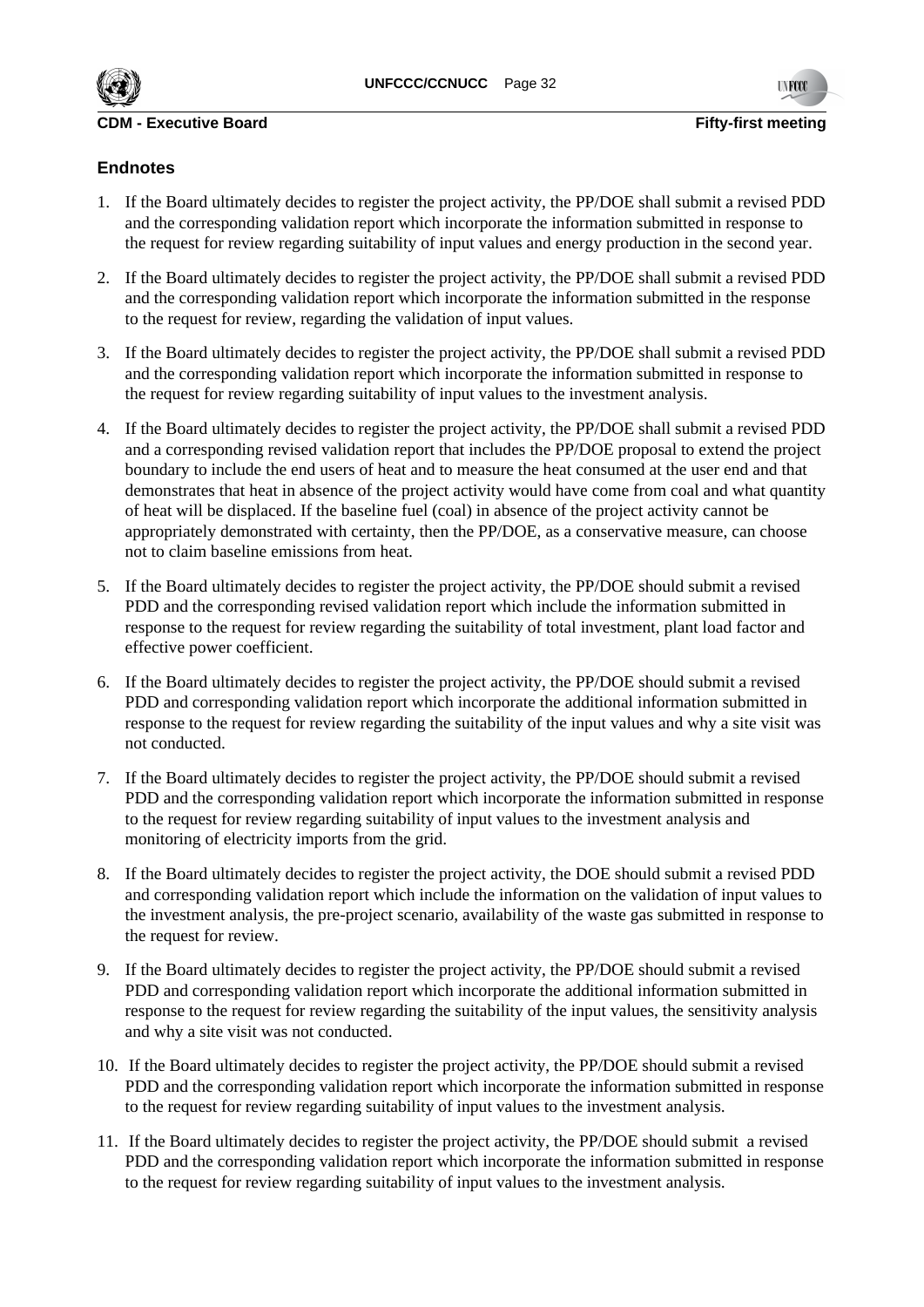

- 12. If the Board ultimately decides to register the project activity, the PP/DOE shall submit a revised PDD and corresponding validation report which (a) incorporate the information submitted as response to this request for review regarding the validation of the input values to the investment analysis and first of its kind claim; (b) provide a detailed description of the changes in the assumptions on the investment analysis between the PDD submitted for the GSC and the PDD submitted for registration, and (c) confirms the first-of-its-kind barrier as a means to support the additionality of the project activity.
- 13. If the Board ultimately decides to register the project activity, the PP/DOE shall submit a revised PDD and the corresponding validation report which: (a) incorporate the information submitted in response to the request for review regarding the prior consideration of the CDM and suitability of input values to the investment analysis, and (b) further substantiate the suitability of .rest cost. in the investment analysis under generation costs.
- 14. If the Board ultimately decides to register the project activity, the PP/DOE shall submit a revised PDD and corresponding validation report which incorporate the information submitted as response to this request for review.
- 15. If the Board ultimately decides to register the project activity, the PP/DOE shall submit a revised PDD and a corresponding revised validation report that includes the response submitted in request for review with regards to the validation of barrier analysis.
- 16. If the Board ultimately decides to register the project activity, the PP/DOE shall submit a revised PDD and a corresponding validation report which incorporates the information submitted in the response to the request for review regarding the barrier analysis and monitoring plan.
- 17. If the Board decides to ultimately register the project activity, the revised PDD and corresponding validation report should incorporate the response submitted in the request for review regarding the CMM gas sale price.
- 18. If the Board decides to ultimately register the project activity, the revised PDD and corresponding validation report should incorporate the response submitted in the request for review regarding the ex-ante parameters, and monitoring of CMM gas.
- 19. If the Board decides to ultimately register the project activity, the revised PDD and corresponding validation report should incorporate the response submitted in the request for review regarding the validation of the input values applied in the investment analysis.
- 20. If the Board ultimately decides to register the project activity, the DOE should submit a revised PDD and the corresponding validation report which include the information submitted in response to the request for review regarding the suitability of benchmark and input values to investment analysis, sensitivity analysis with electricity tariff, existence of the technological and prevailing practice barriers to the project activity, suitability of assumed net calorific value and emission factors, use of waste heat generated by other clinker production lines, identification of the baseline scenario and monitoring plan.
- 21. If the Board ultimately decides to register the project activity, the PP/DOE shall submit a revised PDD and a corresponding validation report which incorporates the information submitted in the response to the request for review regarding the income tax calculation used in the investment analysis.
- 22. If the Board ultimately decides to register the project activity, the PP/DOE shall submit a revised PDD and a corresponding validation report which incorporate the information submitted in response